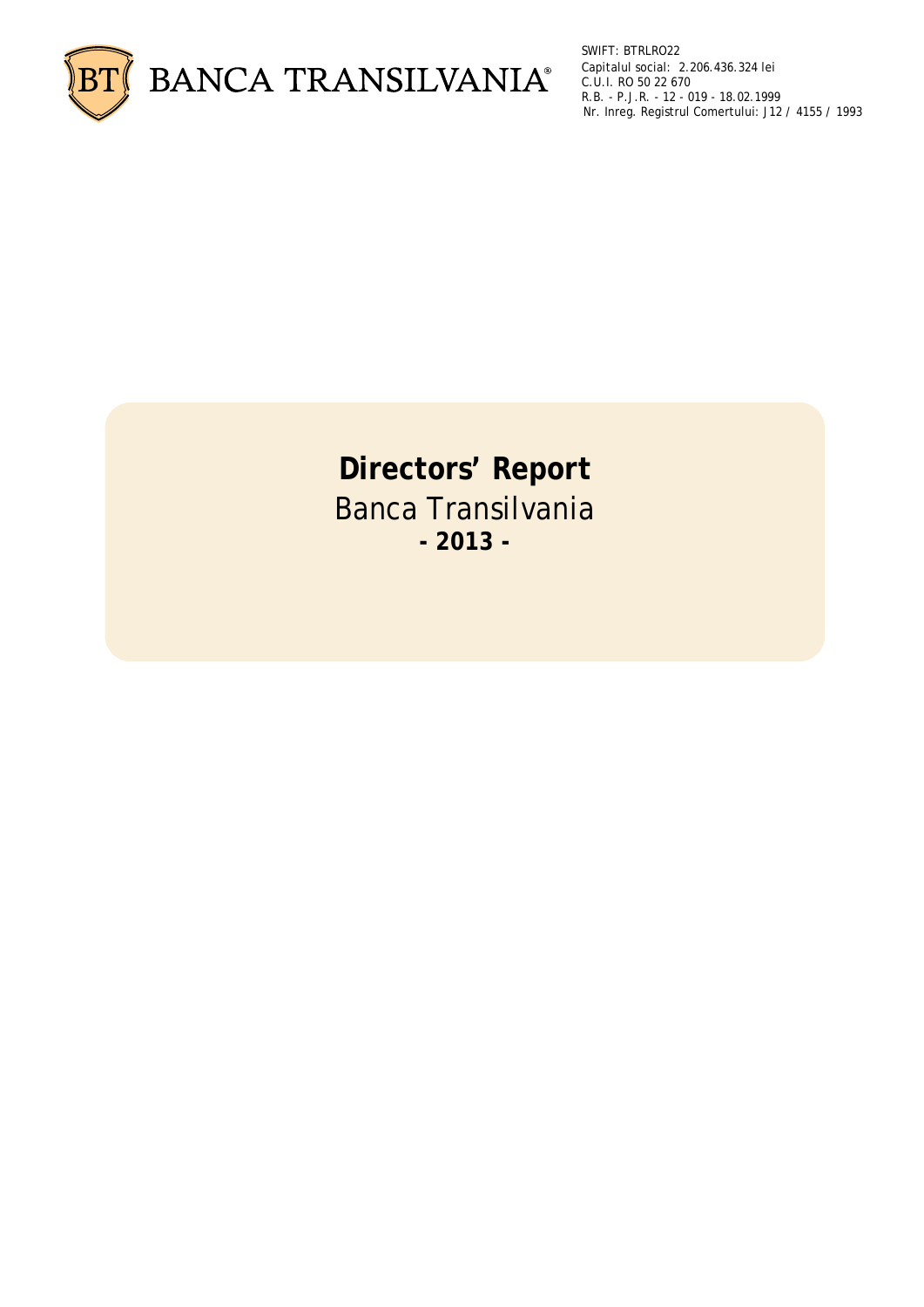# **CONTENTS**

| BANCA TRANSILVANIA IN 2013: OBJECTIVES VS. ACHIEVEMENTS 4          |
|--------------------------------------------------------------------|
|                                                                    |
|                                                                    |
|                                                                    |
|                                                                    |
|                                                                    |
| PROPOSALS REGARDING PROFIT DISTRIBUTION FOR 2013 AND SHARE CAPITAL |
|                                                                    |
|                                                                    |
|                                                                    |
|                                                                    |
|                                                                    |
|                                                                    |
|                                                                    |
|                                                                    |
| INFORMATION ABOUT THE PROJECTED EVOLUTION OF THE BANK IN 2014 35   |
|                                                                    |
| PROPOSED BALANCE SHEET AND INCOME STATEMENT FOR 2014 36            |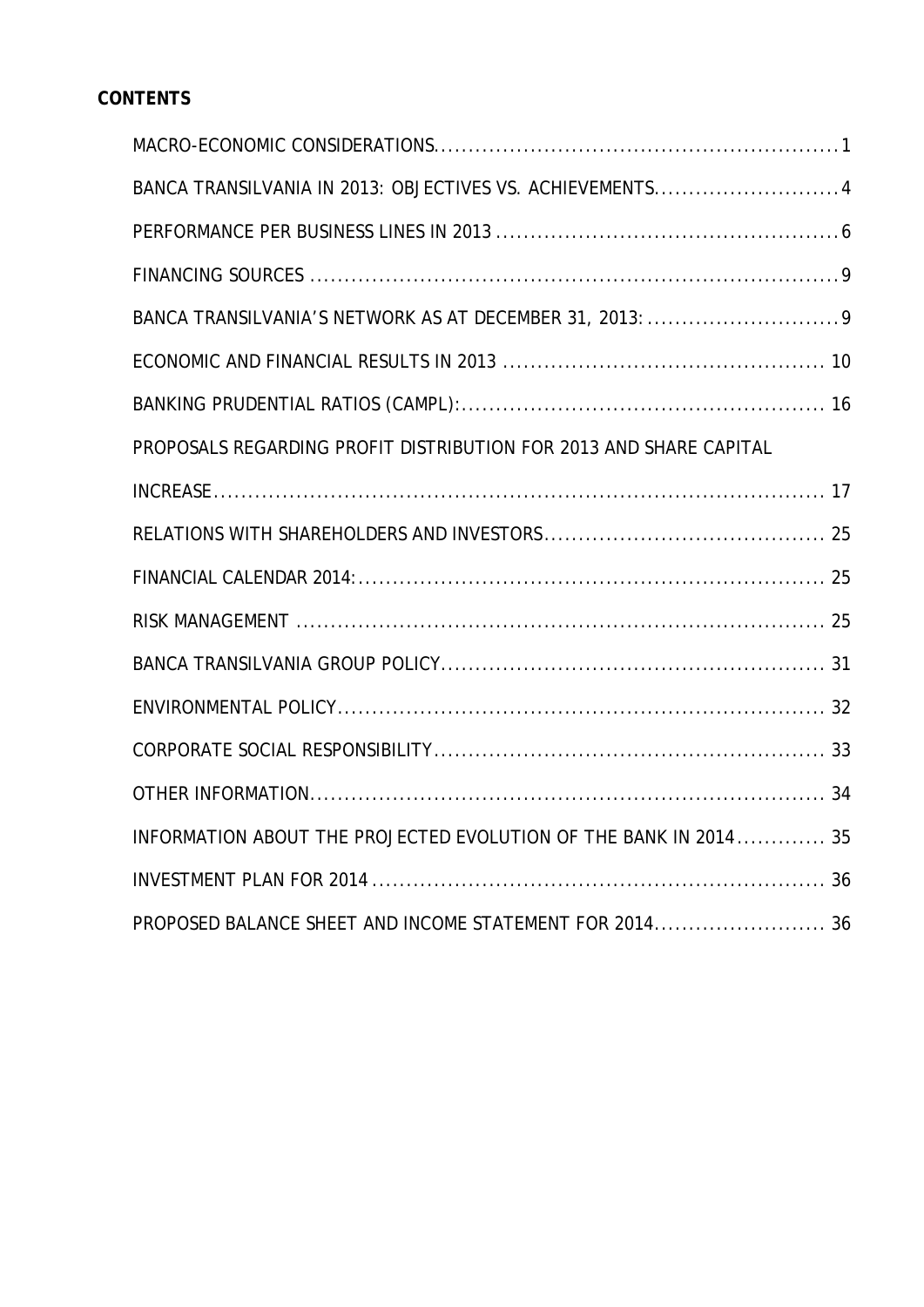#### <span id="page-2-0"></span>**MACRO-ECONOMIC CONSIDERATIONS**

The economic growth in emerging markets was moderate in 2013 due to lower domestic demands, but increased in developed countries. In 2013, efforts continued at the European level to develop risk monitoring instruments for the financial field.

Starting with 2014, the European Parliament adopted a legislative package for the implementation of the new Basel III requirements, translated into more stringent provisions on capital quantity and quality and new regulations on the management of liquidity, assets and liabilities, as compared to the previous regulations. In the wake of the economic crisis, the new prudential regulatory framework requires for Tier 1 capital a minimum level of 4.5% of the risk weighted assets (as compared to minimum 2% required by the previous regulations).The total capital requirement is kept at 8% of the risk-weighted assets for a period of two years starting with 2014, gradually increasing afterwards to 10.5% of the risk-weighted assets in 2019. The new requirements aim at accumulating reserves in periods of economic growth, reserves that should be available to absorb losses in periods of crisis.

In 2013, the European financial sector was also influenced by the Cyprus crisis, but its effect on Romania was minor, being felt only by the banks with Cypriot capital. Their weight in the total assets of the domestic banking sector was about 1.4% in 2013.

# *Highlights of the Romanian economic and banking environment in 2013:*

The increase in both industrial and agricultural production also contributed to the economic growth in 2013, in addition to a slight revival of foreign investments and the progress in accessing European structural funds.

In 2013, the annual inflation rate dropped to an all-time low of 1.55%, given the VAT reduction on bakery products and the good agricultural harvest, a 3.4% decrease as compared to the previous year. For 2014 the inflation rate is estimated to decrease from 3.2% to 2.4% due to lower food prices. However, it is expected to rise to 2.5% ± 1pp in the second half of 2014.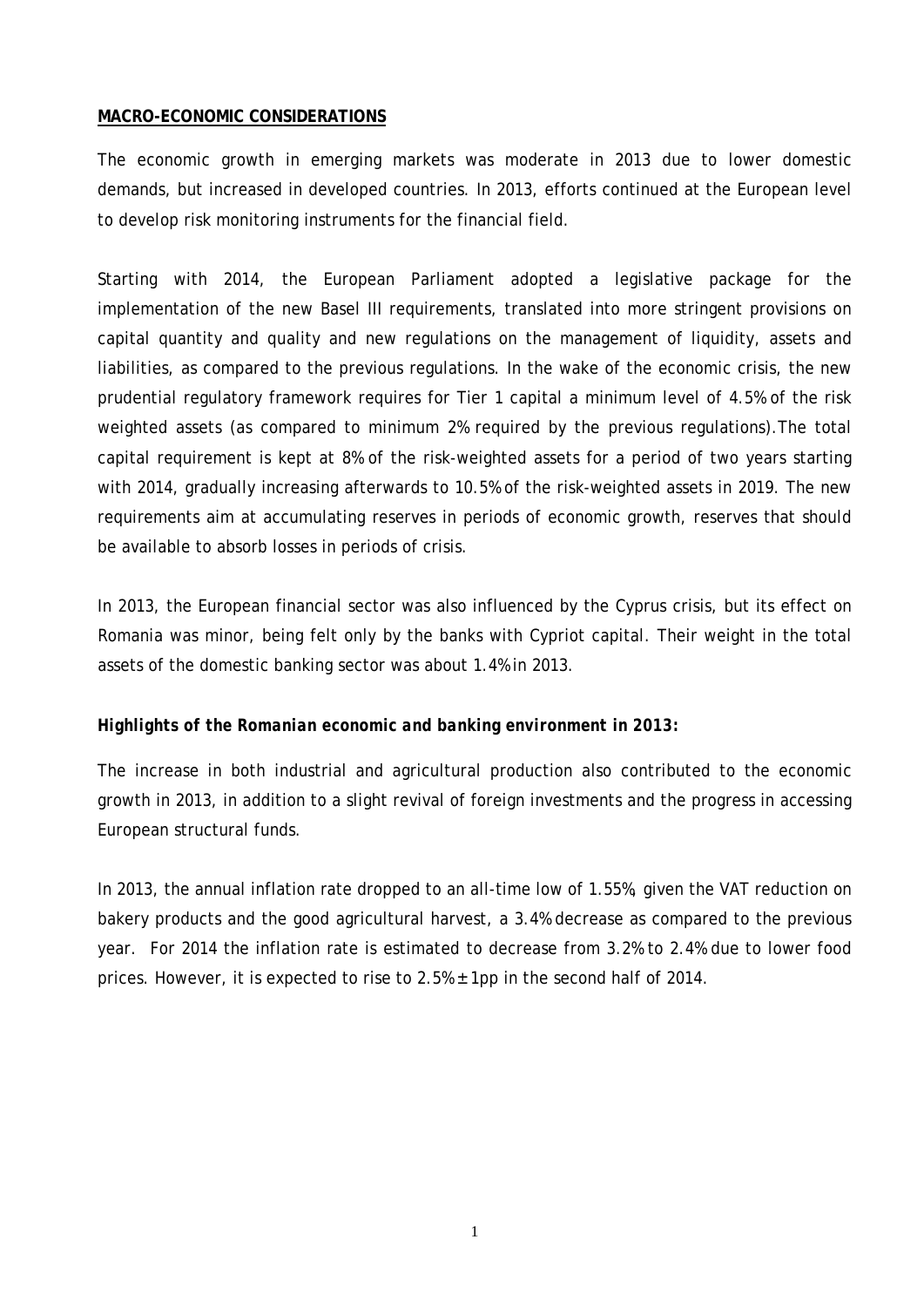

*Source: NIS*

The GDP growth in 2013 by 3.5 % vs. 2012 was due to net exports and the agricultural production. According to the data published by the National Institute of Statistics (NIS), the GDP estimated for 2013 was RON 631.1 billion (current prices). The most important contributions to the GDP growth in 2013 as compared to 2012 came from:

- Industry which was 2.3 % higher than in the last year with an 8.1% higher business volume;

- Agriculture, forestry and fishery, 1.1% higher than in the last year with a 23.4% higher business volume.

The banking system ended the year 2013 with a net profit of 498 million lei as compared to a record loss in 2012 in amount of EUR 2.3 billion. The Romanian banking market in 2013 was characterized by an increase in household deposits and a slow lending activity. The household deposits increased by 6.14 % vs. 2012, while loans to households fell by 1.16% in 2013 vs. 2012.

According to the data published by the National Bank of Romania, the total assets of the banking system at the end of 2013 were RON 362 billion, which means about 1 % lower than in 2012. The decrease in total assets is the result of a slower lending process. The NPL ratio of the banking system increased to 21.87 % at the end of 2013 vs. 18.24 % at the end of 2012.

The gross loan /deposit ratio in the banking system improved from 117.37 % in December 2012 to 104.58 % at the end of 2013, due to the slower lending pace and higher levels of retail deposits.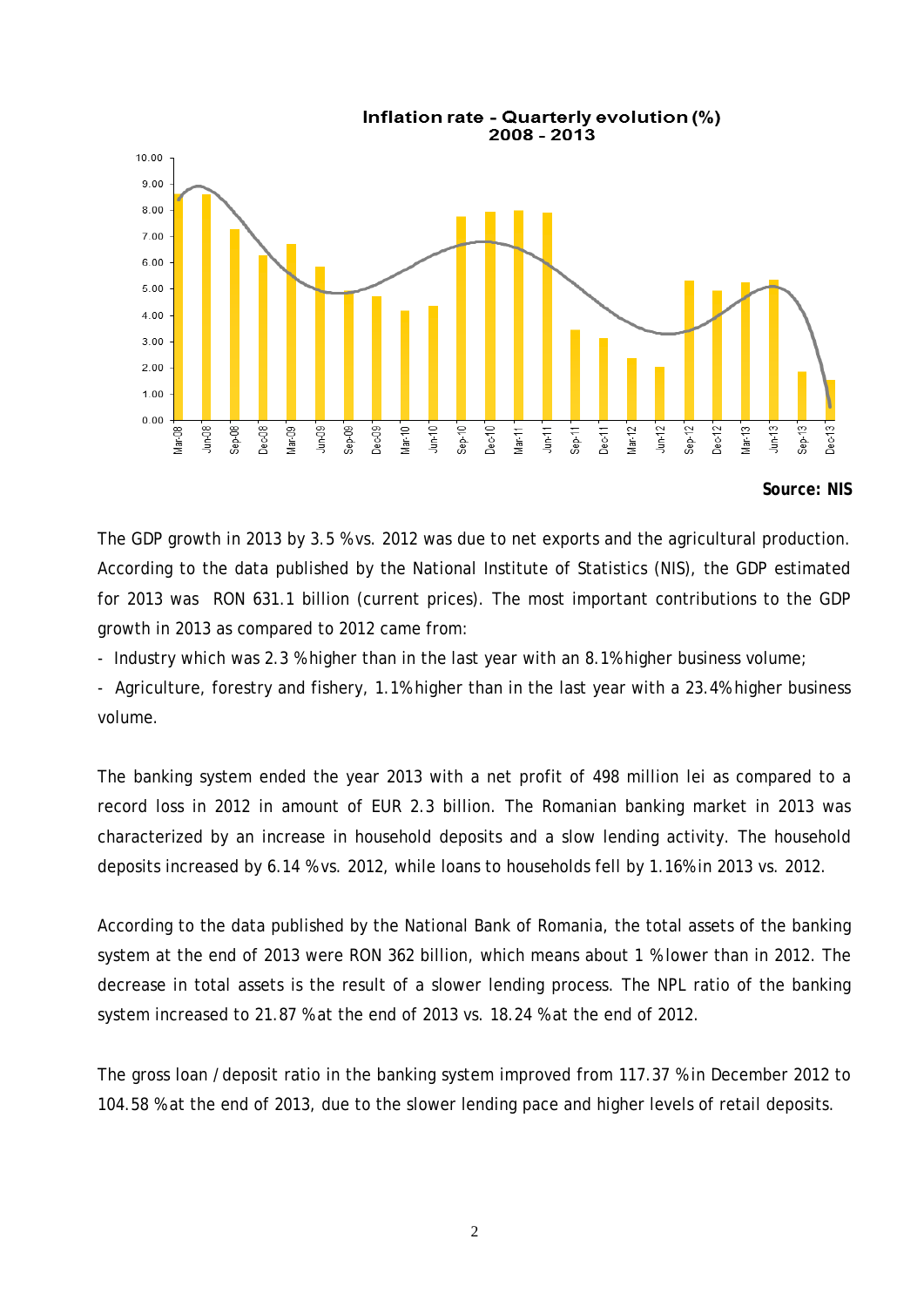During 2013, the National Bank of Romania changed its interest rate policy, lowering the interest rate from 5.25% in the first 6 months of 2013 to 4 % at the end of 2013. The interest rate decrease continued in early 2014 to reach 3.5% in the month of February 2014. Successive drops in the interest rate were favorably reflected in interest rates to loans in the real estate sector.





#### *Source: NBR*

The National Bank of Romania maintained the minimum required reserve at the 2012 level, namely 15% for liabilities in lei and 20% for foreign currency liabilities with a residual maturity of less than two years.

In the meeting of January 8, 2014, NBR's Board decided to reduce the minimum required reserve to 12% for liabilities in RON and 18% for foreign currency liabilities.

In 2013 the solvency ratio in the banking system influenced by prudential filters and calculated as a ratio between own funds and net exposure was 15.02%, which was similar to 2012, when it recorded a value of 14.94%.

During 2013, the EUR/RON exchange rate remained relatively stable, with a minimum of 4.3072 RON / EUR on the May 3, 2013 and a maximum of 4.5535 RON / EUR on the June 7, 2013. The first half of the year was characterized by a high volatility of the exchange rate, the second half brought stability and the year ended with an exchange rate of 4.4847 RON / EUR. The RON/ USD followed a similar curve, the minimum value being 3.2033 RON/ USD on February 1, 2013, and the maximum 3.4628 RON/ USD on July 10, 2013. At the end of 2013 the RON/USD exchange rate was 3.2551.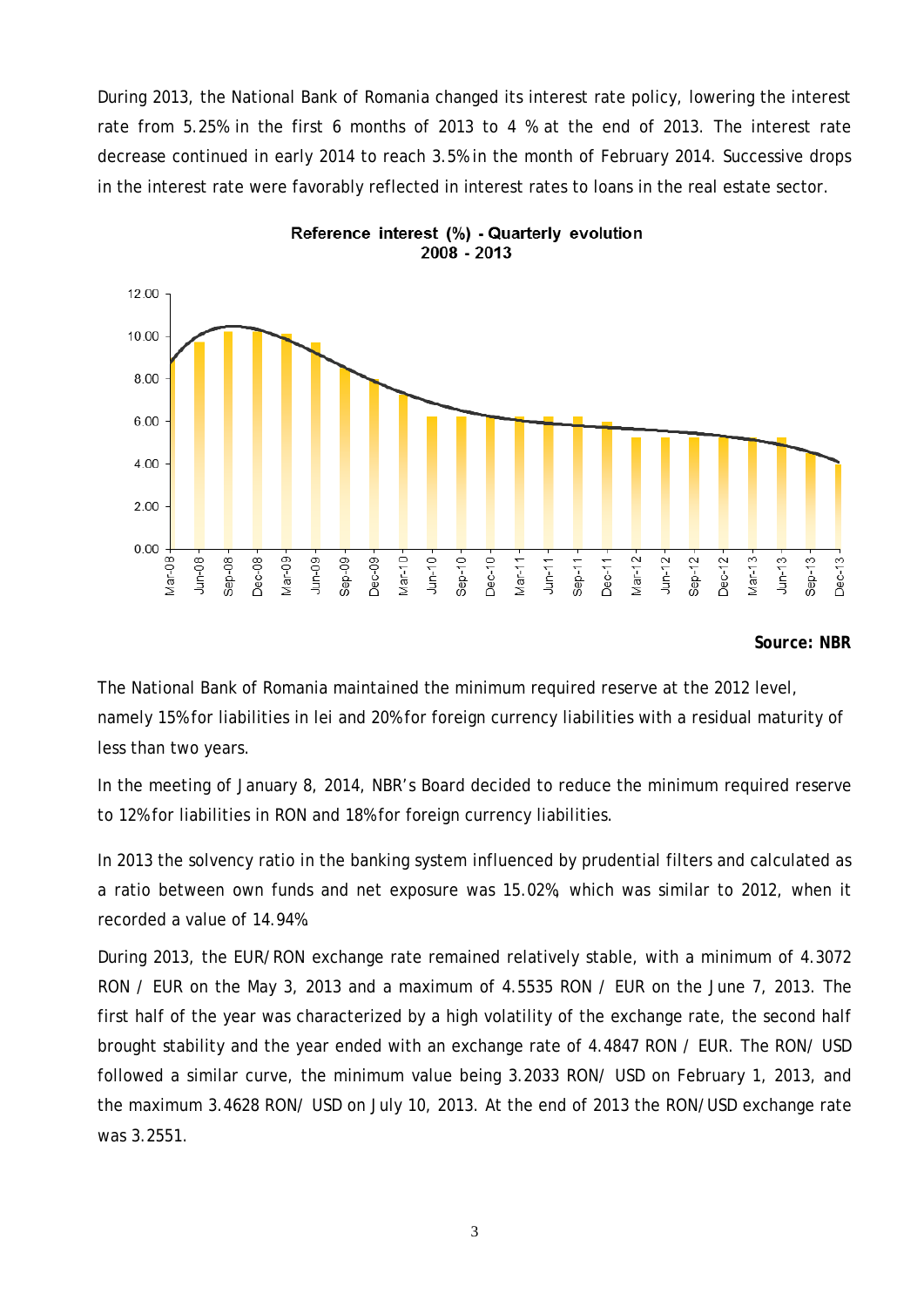

#### *Source: NBR*

In 2013, Romanian banks reduced their dependence on external financing, focusing on attracting resources from the local market. The people's and companies' interest in saving continued to be on an upward trend, so that the total deposits in the banking system in Romania increased by 5% compared with the end of 2012.

#### <span id="page-5-0"></span>**BANCA TRANSILVANIA IN 2013: OBJECTIVES VS. ACHIEVEMENTS**

In 2013, with a market share of 8.85%, Banca Transilvania consolidated its third position among the top Romanian banks in terms of net assets.



Top 10 Banks by assets 2009 - 2013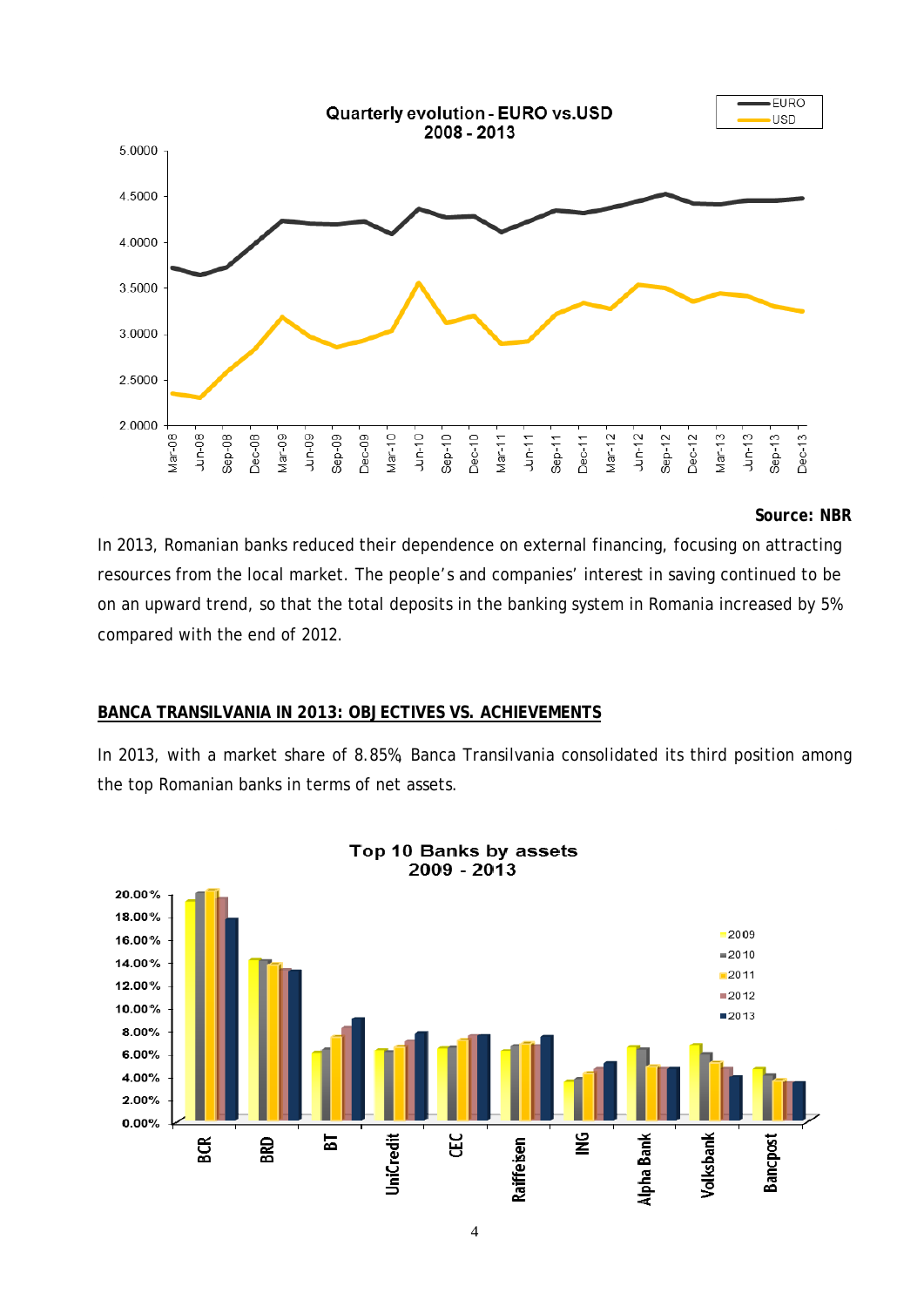All actions undertaken by Banca Transilvania in 2013 were in line with its traditional strategy.

# **The most important awards obtained by Banca Transilvania in 2013**

- Bank of the Year from the Financial Market magazine
- Retail Bank of the Year from the "Business Arena Magazine

- Banca Transilvania was on Top 50 of the most powerful Romanian brands, the classification being made by the BIZ magazine;

- Banca Transilvania was ranked the  $7<sup>th</sup>$  in Top 100 Best Performing Banks din S-E Europe according to SeeNews.

# **QUALITATIVE OBJECTIVES established and achieved by BT in 2013:**

- Maintaining and strengthening its top position, ranked the 3<sup>rd</sup> in the banking system in 2013, its market share in terms of assets going up from 8.1% to 8.85%.
- Maintaining/improving the loan portfolio quality;
- Focus on the agriculture sector and co-financing projects with EU funds;
- Streamlining projects at organization level and per business flows
- Implementation of the new IT solutions aiming at increasing sales efficiency;
- Improving risk management and control systems;

# QUANTITATIVE OBJECTIVES assumed and achieved by BT in 2013:

| <b>OBJECTIVE</b>      | <b>PROPOSED</b>                                                            | <b>ACHIEVED</b>                           |
|-----------------------|----------------------------------------------------------------------------|-------------------------------------------|
| <b>Total Assets</b>   | 31.8 billion lei, 8% higher than 32.06 billion lei, 8.4% higher<br>2012    | than in $2012$                            |
| Gross profit          | 388 mil lei, 13.9% higher than in 443 mil lei, 30% higher than<br>2012     | in 2012                                   |
| Deposits from clients | 25.5 billion lei, 10% higher than in 25.8 billion lei, 11% higher<br>2012  | than in 2012                              |
| Loans to clients      | billion lei, 8% higher than in 19.1 billion lei, 9% higher<br>19 -<br>2012 | than in $2012$                            |
| Shareholders' equity  | 14% higher than in 2012                                                    | 3,082 mil lei, 14% higher<br>than in 2012 |
| Cards issued in 2013  | 2.1 mil cards                                                              | 2.1 mil cards                             |
| <b>BT 24</b>          | 370,000 users                                                              | 392,580 users                             |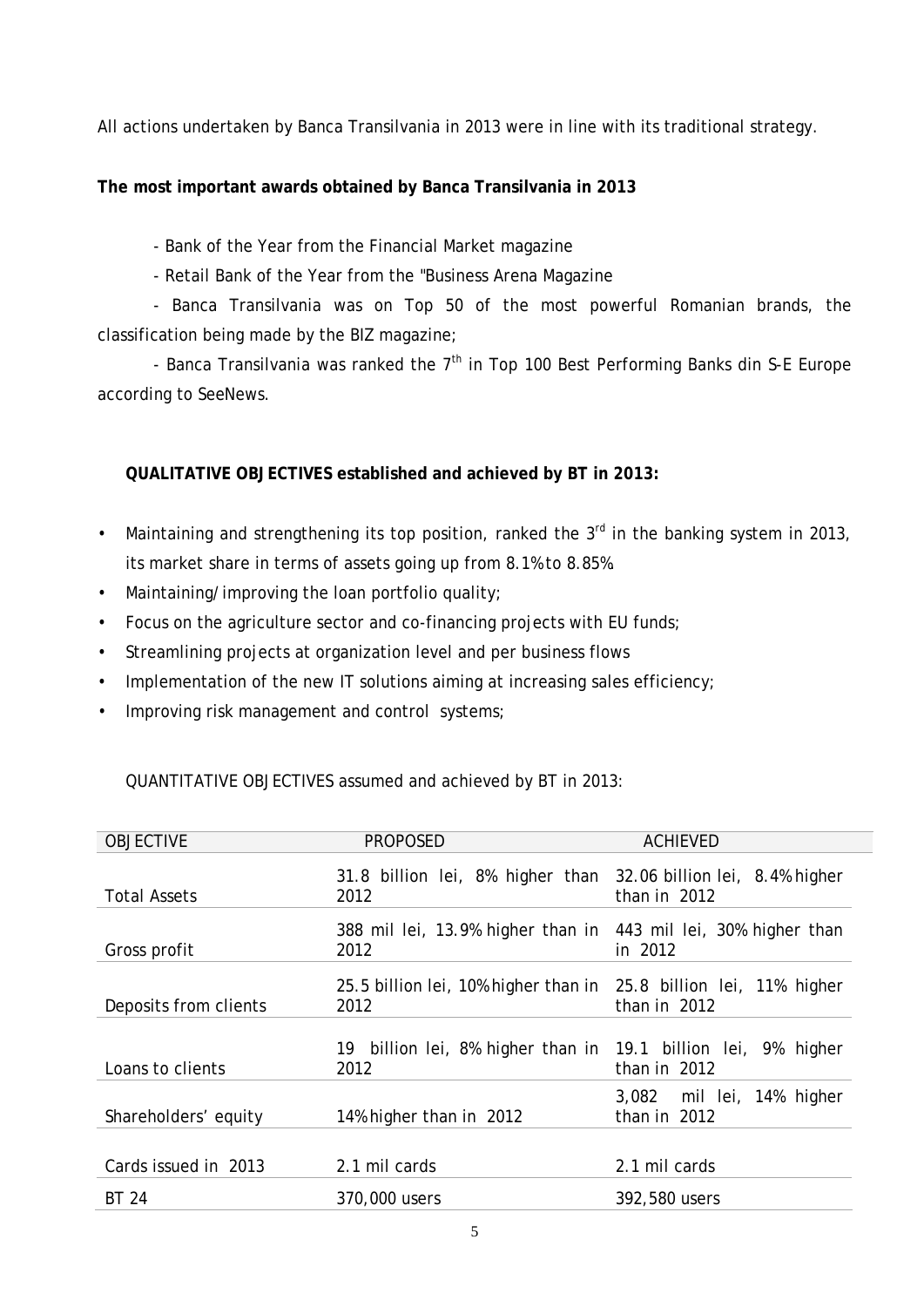| Loan/deposit ratio                                                               | Under 0.75                                                                    | 0.74                         |
|----------------------------------------------------------------------------------|-------------------------------------------------------------------------------|------------------------------|
| Completion of the<br>new<br>Centre<br>Data<br>and<br><b>Operational Building</b> | Completion Data Centre<br>and<br><b>Operational Building</b>                  | Achieved                     |
| BT24 Transactions Internet<br>banking and Mobile Banking                         | BT24 transaction processing<br>Internet Banking and<br>Mobile<br>Banking 24/7 | Achieved                     |
| Banking<br>Internet<br>and<br><b>Western Union</b>                               | Extension of the Western Union Romanian market<br>platform to Mobile Banking  | Achieved,<br>premiere<br>on. |
| Investment budget                                                                | Euro 19 mil (VAT included) $*$                                                | Euro 14 mil (VAT included)   |

\* *Investment budget correctly approved for the year 2013 was 19 million EUR.*

#### <span id="page-7-0"></span>**PERFORMANCE PER BUSINESS LINES IN 2013**

#### CLIENT BASE EVOLUTION:

In 2013, the number of BT clients increased to 2,375,390, of whom: 2,128,706 are individuals and 246,684 are companies.

The number of active clients per business lines increased in 2013 by 6% as compared to the previous year, being structured as followed:

| <b>BT Active clients</b> | 31.12.2013 | 31.12.2012 2013/2012 |     |
|--------------------------|------------|----------------------|-----|
| Corporate*               | 9,336      | 9,334                |     |
| SME <sup>*</sup>         | 152.174    | 134,049              | 14% |
| Retail                   | 1,602,771  | 1,527,264            | 5%  |
| <b>TOTAL</b>             | 1,764,281  | 1,670,647            | 6%  |

\* *The classification of the legal persons into the category of large companies or SME's is regulated by internal rules setting the conditions for the classification of clients per business segments.*

#### CORPORATE BANKING

The Corporate business line had a consistently positive trend during 2013, with a performance peak in the fourth quarter, reflected in the increased number of banking products and services sold to this category of customers, as compared to 2012. The loan portfolio of this division grew by 13% in 2013 as compared to the previous year, reaching a loan volume of RON 9,882 million. Deposits from corporate customers at the end of 2013 recorded a 16% increase as compared to 2012, reaching RON 5,807 million. As at December 31, 2013, the corporate business line had a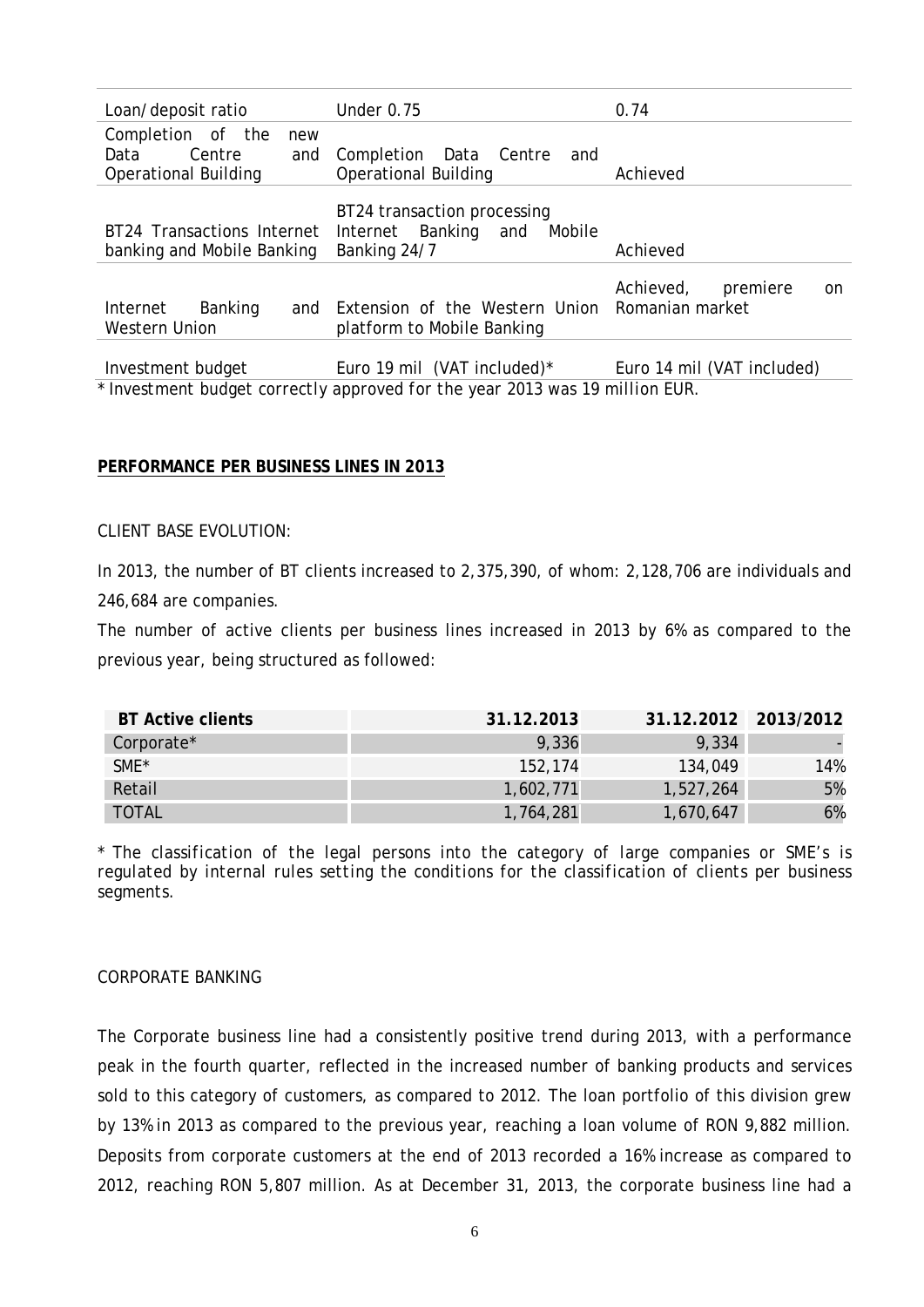portfolio of 9,336 active clients. A total of 19,000 new loans were granted, of which 1,300 agricultural loans, 1,930 loans to medical customers and 760 APIA loans. The factoring activity grew by 40% as compared to the volumes in 2012.

#### SMALL AND MEDIUM ENTERPRISES (SMEs):

The resources generated by the SME business line rose by 12% in 2013 to reach RON 2,918 mil. The SME loan portfolio was RON 2,482 million at the end of 2013, which is 1% lower than that in the previous year. In the fourth quarter more than 5,880 new loans were granted. The number of active SME clients as at 31.12.2013 was 152,174, which is 14% higher than in 2012. The product "Free First Year Account", released in 2013 for new companies was used by 31% of the new companies in Romania, meaning 18,496 start-up clients.

#### EVOLUTION PER BUSINESS SECTORS

*Agribusiness*: over 3,000 new customers of the bank are in the field of agriculture. In 2013, 1,300 agricultural loans were granted. BT works with the Rural Credit Guarantee Fund to support the agricultural sector.

*Department for European Programs*: During its 4-year activity it reached a level of RON 3 billion granted co-financing (loans, letters of guarantee, and letters of comfort).

*Healthcare Department*: the products dedicated to customers in the medical field represented a competitive advantage in the banking system. Thus, in 2013, 25% of the physicians in Romania and 40% of the businesses in the medical field had accounts opened with BT.

#### RETAIL BANKING

The loan products dedicated to this client segment increased BT's retail loans by 8% vs. the previous year, reaching RON 6,797 million. Deposits from retail clients in 2013 amounted to RON 17,078 million, which is 9% higher than the level recorded in 2012 (RON 15,656 million).

BT consolidated its third position as a card issuer both in terms of card numbers (2,061,000) and volumes, whereas its market share reached 16.63%. The Star BT program increased credit card transactions with retailers by 50% in 2013 vs. 2012.

7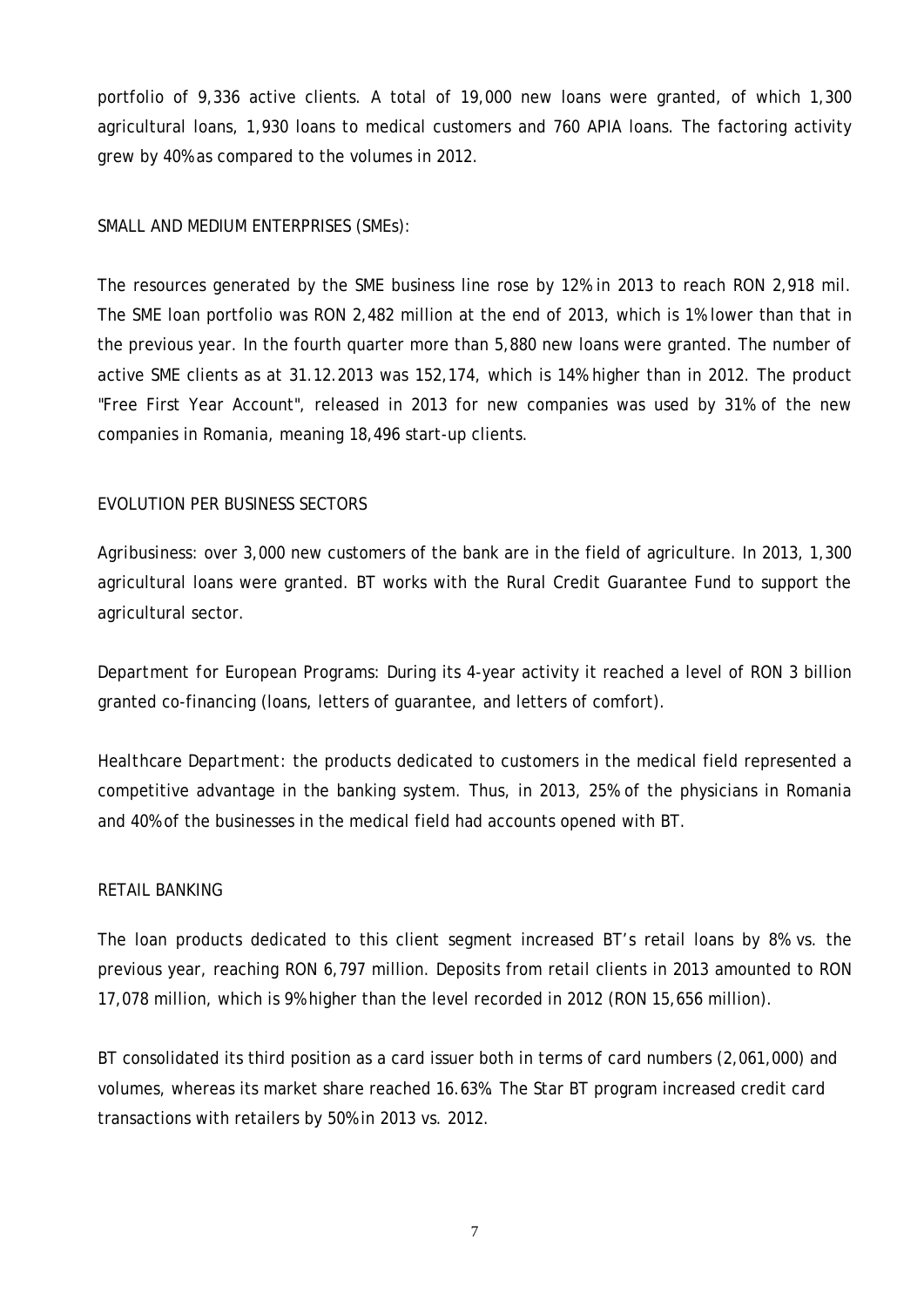The bank had 886 ATM's, 19,338 POS's and collaborated with more than 386 e-commerce users. The BT 24 internet banking activity rose by more than 34% to reach a number of almost 393,000 clients in 2013. The number of clients using mobile banking BT24 rose from 29,000 in the previous year to more than 59,000 clients as at 31.12.2013.

Retail active clients as at December 31, 2013 amounted to 1,602,771, which is 5% higher than in 2012.

# TREASURY:

The treasury activity increased in 2013 primarily based on a higher business volume with fixed income instruments, so the AFS portfolio increased by 36%.

Although the prudent approach continued, based on a wide dispersion of risks both in terms of instruments and counterparties, the bank was able to fructify opportunities on the FX operations market, where the revenues growth accounted for 20% vs. the precedent year.

# OPERATIONAL PERFORMANCES / IT:

The beginning of 2013 marked the migration to the new core banking BT: Oracle FLEXCUBE Universal Banking.

Other objectives established for 2013 and achieved were the following:

- Implementation of the WU transfer solution via Internet Banking, as well; processing transactions via BT24 Internet Banking and Mobile Banking 24/7;
- Achieving the status of 'critical participant' in the Transfond system of settlements;
- Preparation of the implementation steps for an "Anti-Money Laundering" application. The implementation was carried out in the first days of January 2014.

# HUMAN RESOURCES:

The year 2013 brought a major change of the organizational structure of Banca Transilvania, for the purpose of fluidity and efficiency in the activities performed both within the network and in the Head Office structures. The CEO, a deputy CEO and two senior executives were included in the management team, responsible for the legal matters and the corporate governance matters, respectively. The departments in the commercial area were reorganized along with the risk management and internal control. Some operations were partially or fully centralized.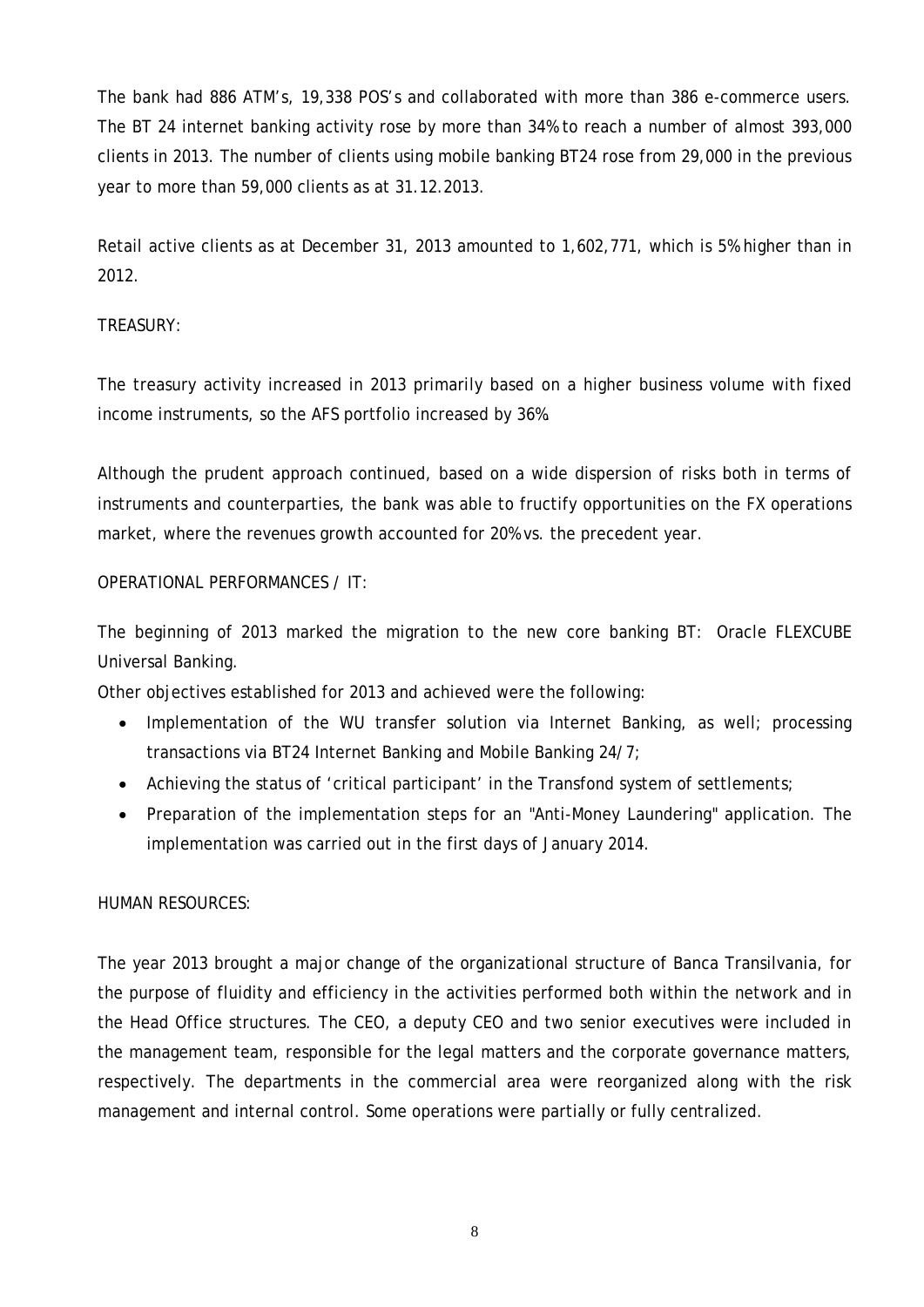As at December 31, 2013, the number of active employees was 6,041 vs. 6,160 persons as at December 31, 2012.

With regard to the career plan, three large programs for personal training and development were organized in 2013:

•Leadership skill development program for employees with key functions. The program was attended by 215 managers from the Head Office and the branches;

•Two programs for front office employees - a development program addressing communication skills and "customer care" with 1,500 attendees and a BT product and service sales program for the front-office with 1,230 attendees.

•In addition, trainings were run in-house or with external trainers for 2,100 attendees from all categories of employees. In 2013 BT employees attended more than 5,000 training and professional development programs.

#### <span id="page-10-0"></span>**FINANCING SOURCES**

In 2013 BT signed two financing agreements with a total amount of EUR 40 million, as follows:

- European Fund for Southeast Europe S.A., a subordinated loan agreement signed on 18.11.2013 in amount of EUR 15 million;
- European Energy Efficiency Fund Sicav, a subordinated loan agreement signed on 26.09.2013 in amount of EUR 25 million;

Also in 2013 a convertible subordinated bond issue took place in amount of EUR 30 million.

#### <span id="page-10-1"></span>**BANCA TRANSILVANIA'S NETWORK AS AT DECEMBER 31, 2013:**

In 2013, Banca Transilvania opened a unit and closed 9 units. At the end of the last year, BT had 542 operational units, of which 61 branches and the Head Office. Since January 2014, Banca Transilvania has been present on the Italian market by opening a branch in Rome.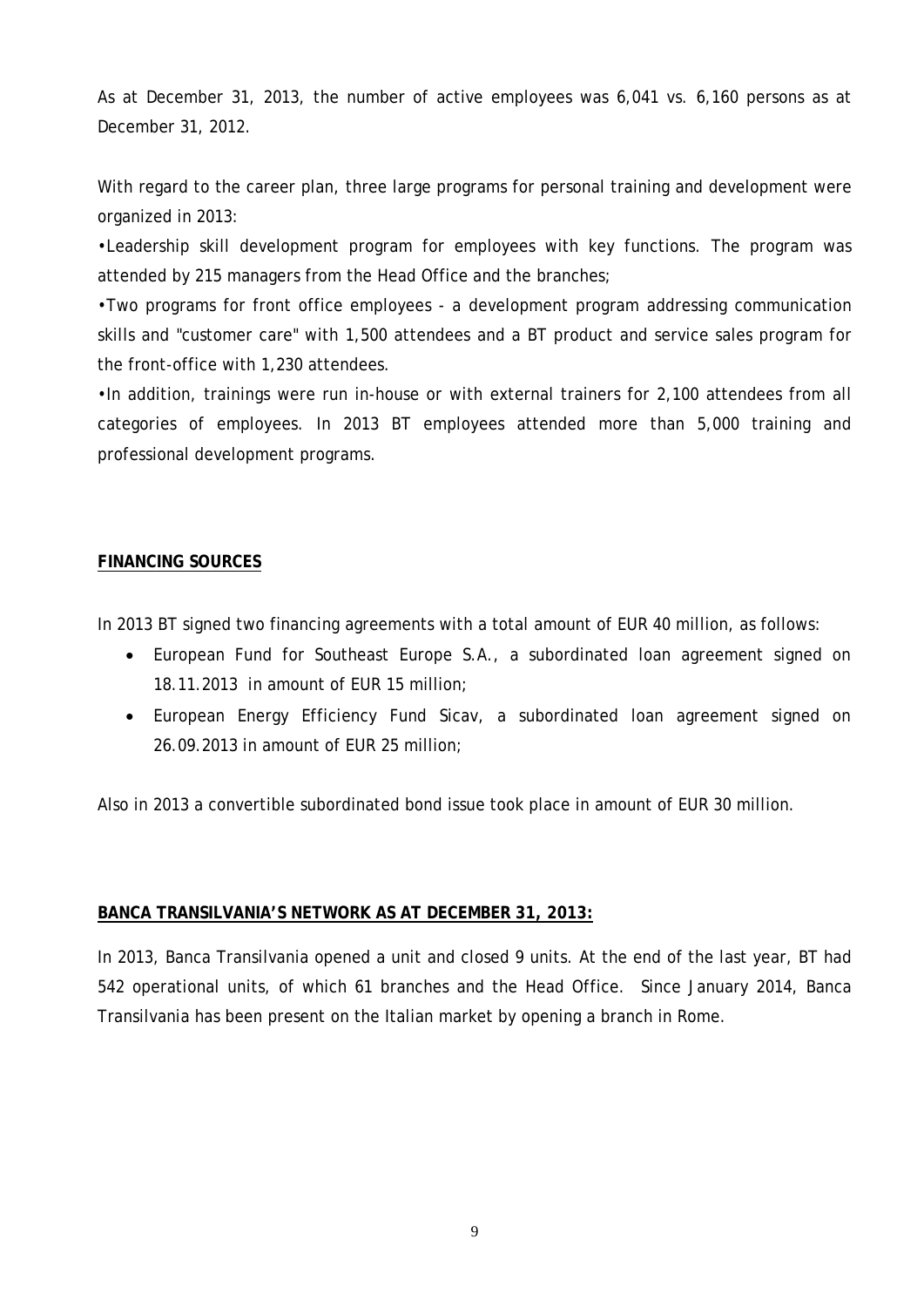# <span id="page-11-0"></span>**ECONOMIC AND FINANCIAL RESULTS IN 2013**

#### **STATEMENT OF FINANCIAL POSITION**

The results of 2013, based on the individual financial statements prepared in accordance with the International Financial Reporting Standards adopted by the European Union (NBR's Order no. 27/2010 as subsequently amended and supplemented) are presented below:

BT ended 2013 with total assets amounting to RON 32,066 million, which is 8% higher than those at the end of 2012. The largest increase as compared to 2012 was recorded in terms of assets available for sale, i.e. 36%, followed by loans to customers, which increased by 9%. The bank's balance-sheet assets provided in the budget for 2013 were RON 31,800 million. The Bank exceeded this target by 1%.

#### **Balance sheet structure, end of 2013:**

| <b>RON</b> million                  | Achieved<br>2012 | <b>Budget</b><br>2013 | Achieved<br>2013 | Increase/<br>Decrease<br>2013/2012<br>% | <b>Budget</b><br>Increase/<br>Decrease % |
|-------------------------------------|------------------|-----------------------|------------------|-----------------------------------------|------------------------------------------|
|                                     | (1)              | (2)                   | (3)              | $(4)=(3)/(1)-1$                         | $(5)=(3)/(2)-1$                          |
| Loans                               | 17,569           | 19,060                | 19,160           | 9%                                      | 1%                                       |
| Provisions                          | $-2,111$         | $-2,536$              | $-2,493$         | 18%                                     | $-2%$                                    |
| Cash and cash equivalents           | 6,881            | 7,364                 | 5,768            | $-16%$                                  | $-22%$                                   |
| Securities                          | 6,647            | 7,200                 | 9,040            | 36%                                     | 26%                                      |
| <b>Fixed assets</b>                 | 444              | 531                   | 446              |                                         | $-16%$                                   |
| - tangible and intangible<br>assets | 370              | 447                   | 372              | 1%                                      | $-17%$                                   |
| - equity investments                | 74               | 84                    | 74               |                                         | $-12%$                                   |
| Other assets                        | 142              | 181                   | 145              | 2%                                      | $-20%$                                   |
| <b>Total Assets</b>                 | 29,572           | 31,800                | 32,066           | 8%                                      | 1%                                       |
|                                     |                  |                       |                  |                                         |                                          |
| Shareholders' capital               | 2,695            | 3,076                 | 3,082            | 14%                                     |                                          |
| Subordinated Ioan                   | 289              | 323                   | 338              | 17%                                     | 5%                                       |
| <b>Resources from clients</b>       | 23,233           | 25,538                | 25,804           | 11%                                     | 1%                                       |
| Resources from banks                | 3,015            | 2,635                 | 2,486            | $-18%$                                  | $-6%$                                    |
| Other liabilities                   | 340              | 228                   | 356              | 5%                                      | 56%                                      |
| liabilities<br>Total                | 29,572           | 31,800                | 32,066           | 8%                                      | 1%                                       |

The loan /deposit ratio at the end of 2013 (RON 19,160 million/ 25,804 million) ensures a favorable position in the banking system, being 74.25% vs.104.58% in the system.

**The loan portfolio** of Banca Transilvania maintained its structure, mainly in lei and 65% of total loans were granted to companies and 35% were loans to individuals. In 2013 the loan portfolio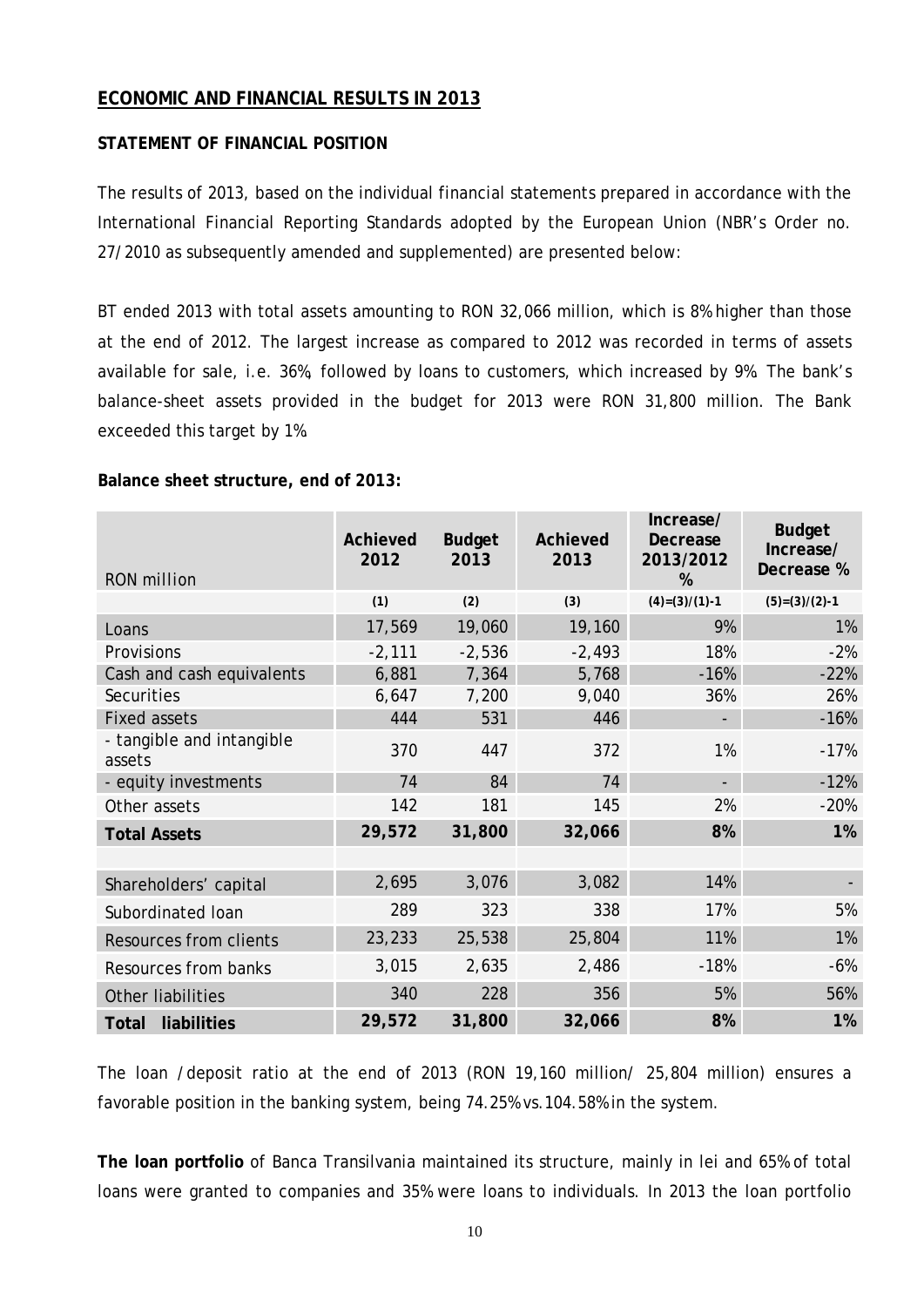increased especially in the fourth quarter, the balance as at December 31, 2013 being 9% higher than last year and 1% above the projected level. BT continued its strategy of portfolio diversification, both in terms of business sectors and groups of borrowers.

**The structure of the loan portfolio as at** 31.12.2013 is:

- per types of currencies: 67.39% in lei; 32.61% in FX;

- per types of business: 15.72% trade; 30.90% industries; 15.72% services; 35.47% households; 2.19% others;

- per maturity terms: 39.42% short term; 14.64% medium term; 45.94% long term.

The non-performing loans PAR>90 days represent 12.57% of the total loan portfolio as at December 31, 2013 as compared to 11.31% at the end of 2012.

In 2013, the Board of Directors approved to write off 85 files of non-performing loans (in amount of RON 7.06 million and euro 492 thousand) for which all legal proceedings were exhausted.

**Provision balance:** the NPL coverage level with provisions and mortgage securities represent 122.4%, a relatively stable level over the last 2 years. Provisions increased from RON 2,111 million in 2012 to RON 2,493 million at the end of 2013.

**Cash and cash equivalents** are in amount of RON 5,768 million, which is 16% lower than in the precedent year and above the minimum level considered acceptable by the bank in terms of liquidity risk. Cash and cash equivalent includes mainly cash at hand, cash and balances at central banks and credit institutions, the weight in this group (RON 3,510 million) being held by the minimum required reserve with the NBR.

**Securities** increased by more than 36 % vs. last year, reaching RON 9,040 million, as at December 31, 2013. The weight in this group (RON 8,473 mil.) is held by T-bills.

**Fixed assets** were approximately at the 2012 level, amounting to RON 446 million, of which tangible assets representing RON 289 million (land and buildings RON 203 mil), intangible assets standing for RON 83 mil. and financial assets being RON 74 million.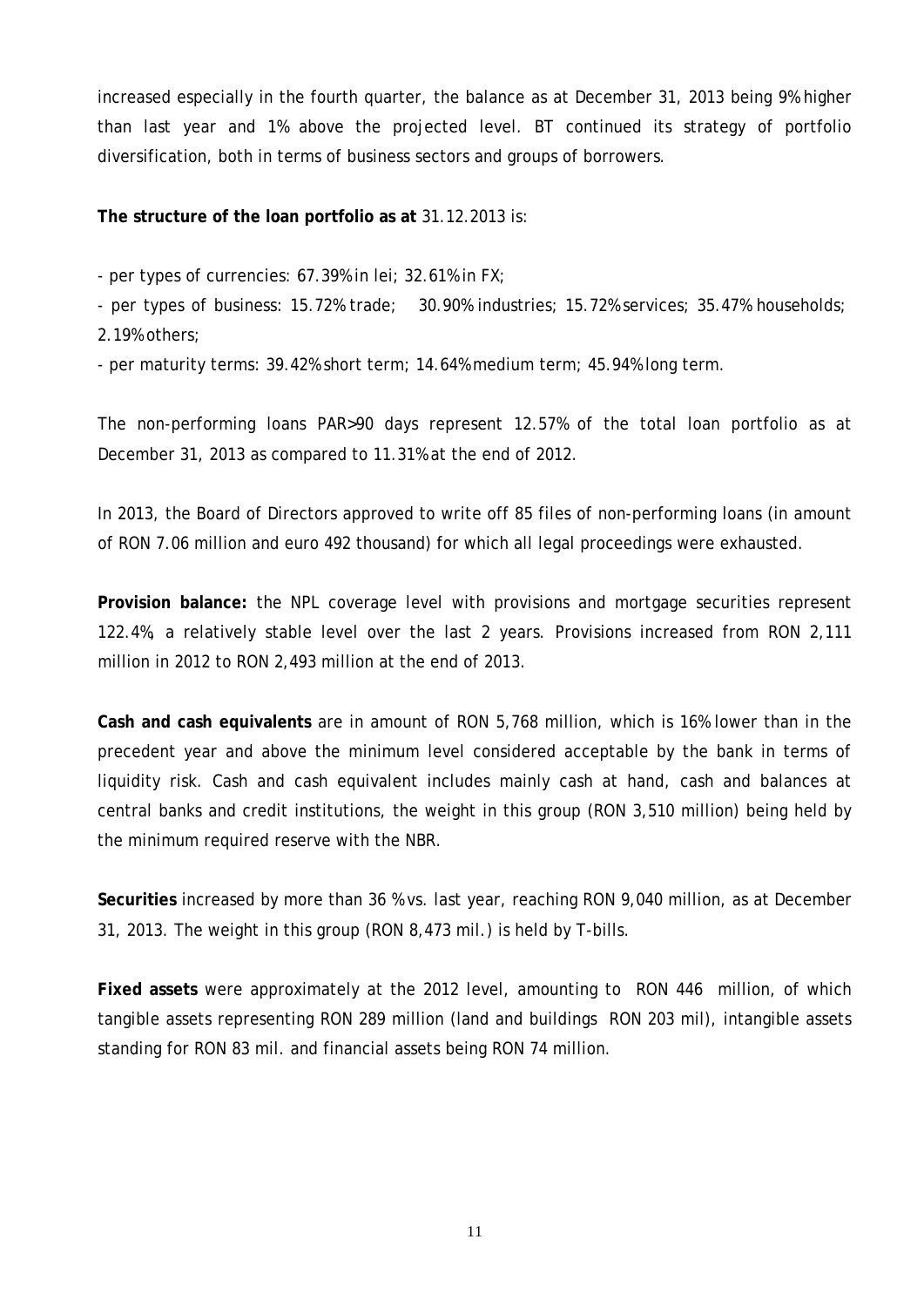#### **Deposits from clients**

As at December 31, 2013, 64% of the deposits were in lei and 36% in FX. Deposits increased in 2013 by 11% vs. the previous year, the pace being above the 5% general growth recorded at the level of the banking system.



As regards total assets, loans and deposits the bank's position in the banking system is the following:



#### **BT's market share evolution**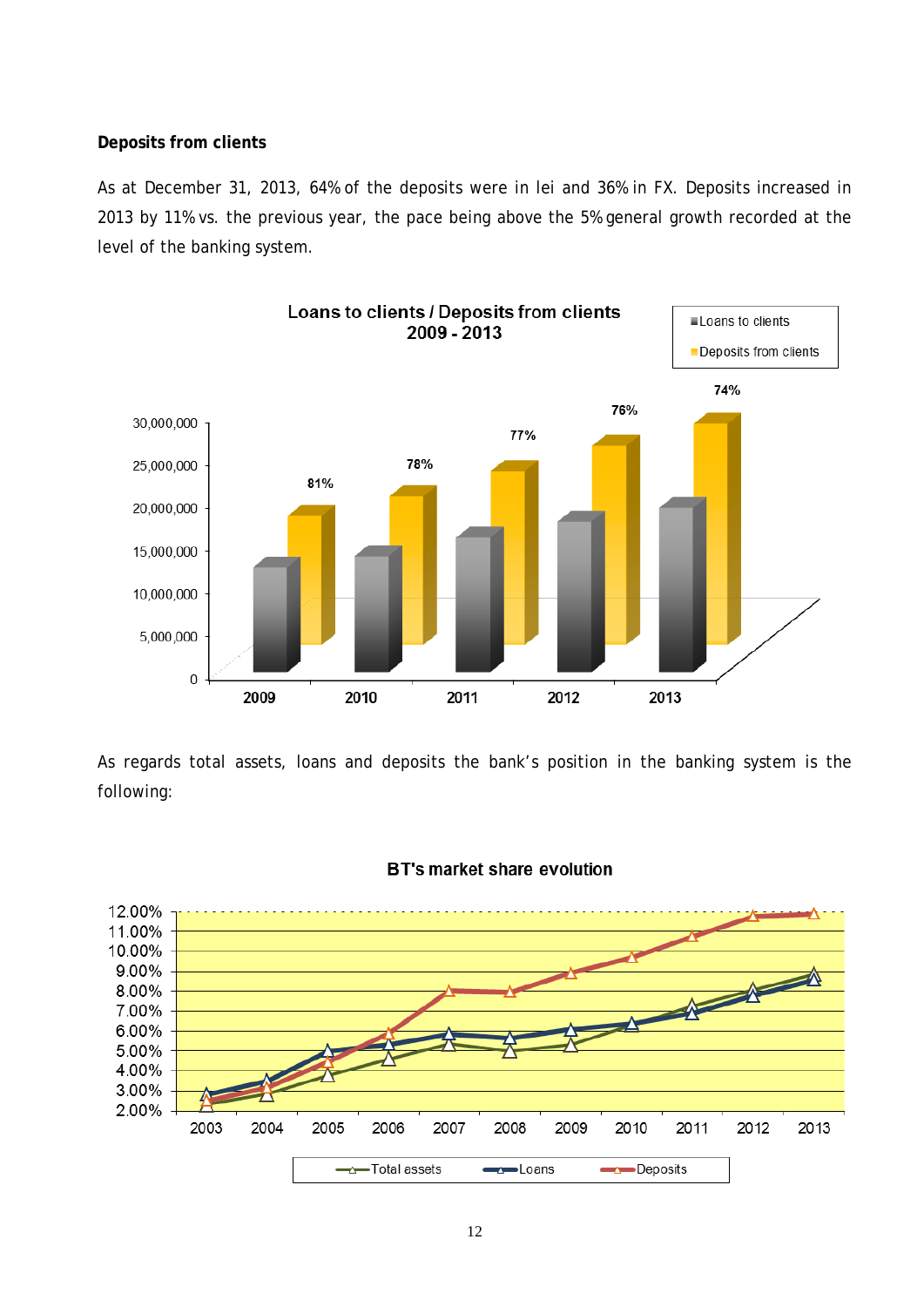As at 31.12.2013 **the shareholders' equity** was in amount of RON 3,082,493,781, of which:

- share capital representing 2,206,436,324 shares with a par value of 1 RON/share to which RON 86,501,040 million is added as capital adjustment to inflation and surplus from the revaluation of fixed assets, which was not made until the transition to the International Financial Reporting Standards.

- legal reserves: RON 156,131,758;
- reserves for bank risks: RON 77,892,714;
- reserves from revaluation of securities available for sale: RON 97,310,821;
- reserves from revaluation of tangible and tangible assets: RON 28,996,540;
- Treasury shares: RON -818,187;
- retained earnings: RON 77,299,780;
- profit: RON 374,898,104;
- profit distribution: RON -22,155,113.

The share capital recorded with the Trade Registry in early 2013 was RON 1,903,042,413 and was increased under the decision of the General Extraordinary Shareholders' Meeting with RON 303,393,911, by including the reserves from the 2012 profit. At the end of the year the share capital recorded with the Trade Registry reached the value of RON 2,206,436,324.

Share capital structure as at 31.12.2013:

|                                                                 | 31 Dec 2013 | 31 Dec 2012 |
|-----------------------------------------------------------------|-------------|-------------|
| Development<br>European Bank for Reconstruction and<br>("EBRD") | 14.61%      | 14.61%      |
| Romanian individuals                                            | 19.56%      | 23.06%      |
| Romanian companies                                              | 24.64%      | 26.32%      |
| Foreign individuals                                             | 2.33%       | 2.84%       |
| Foreign companies                                               | 38.86%      | 33.17%      |
|                                                                 |             |             |
| Total                                                           | 100.00%     | 100.00%     |

On December 31, 2013, the bank's capitalization on the Stock Exchange was RON 3.64 bn., i.e. EUR 812 million (December 31, 2012: RON 2.42 bn., i.e. 546 million euro).

The evolution of BT shares in 2013 is shown in the following chart: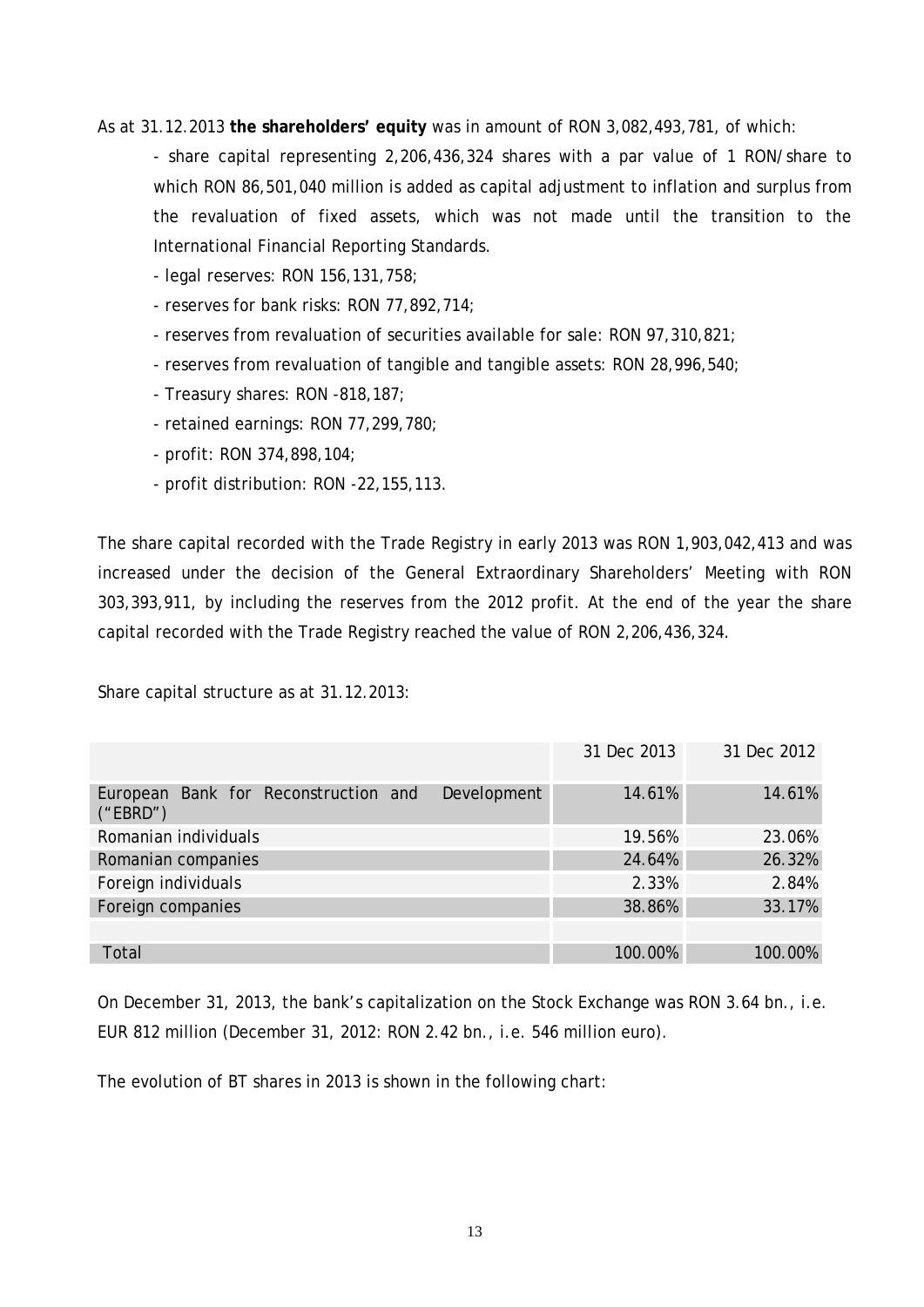

#### **PROFIT AND LOSS ACCOUNT**:

The elements of the profit and loss account as at 31December 2013, compared to 2012 and the budget projections are summarized below:

| <b>PROFIT AND LOSS ACCOUNT</b><br>Mil lei | Achieved<br>2012 | <b>Budget</b><br>2013 | Achieved<br>2013 | % Growth<br>2013/2012 | %<br>Achieved<br><b>Budget</b> |
|-------------------------------------------|------------------|-----------------------|------------------|-----------------------|--------------------------------|
|                                           | (1)              | (2)                   | (3)              | $(4)=(3)/(1)-1$       | $(5)=(3)/(2)-1$                |
| <b>NET INCOME</b>                         | 1,484.03         | 1,621.00              | 1,659.33         | 12%                   | 2%                             |
| of which                                  |                  |                       |                  |                       |                                |
| - net interest income                     | 930.16           | 958.50                | 990.38           | 6%                    | 3%                             |
| - net fee and commission income           | 357.06           | 475.00                | 361.74           | 1%                    | $-24%$                         |
| <b>OPERATING INCOME</b>                   | 768.64           | 808.00                | 808.85           | 5%                    |                                |
| <b>OPERATING RESULT</b>                   | 715.39           | 813.00                | 850.48           | 19%                   | 5%                             |
| Provisions, net                           | 374.63           | 425.00                | 407.38           | 9%                    | $-4%$                          |
| <b>GROSS PROFIT</b>                       | 340.76           | 388.00                | 443.10           | 30%                   | 14%                            |
|                                           |                  |                       |                  |                       |                                |

As at 31.12.2013, t**he gross profit** of Banca Transilvania was RON 443.10 mil. vs. RON 340.76 million, as at 31.12.2012. The net profit in 2013 was 17% higher than in 2012, reaching RON 374.90 million.

**The operating income** was RON 1,659.33 mil. on 31.12.2013, which is 12% higher than in the previous year and 2% over the projected level.

The most important income categories are:

*- Net interest income*: RON 990.38 mil in 2013, which is 6% higher than in the previous year. As compared to 2012, the gross interest income in amount of RON 1,846 RON decreased by 7%,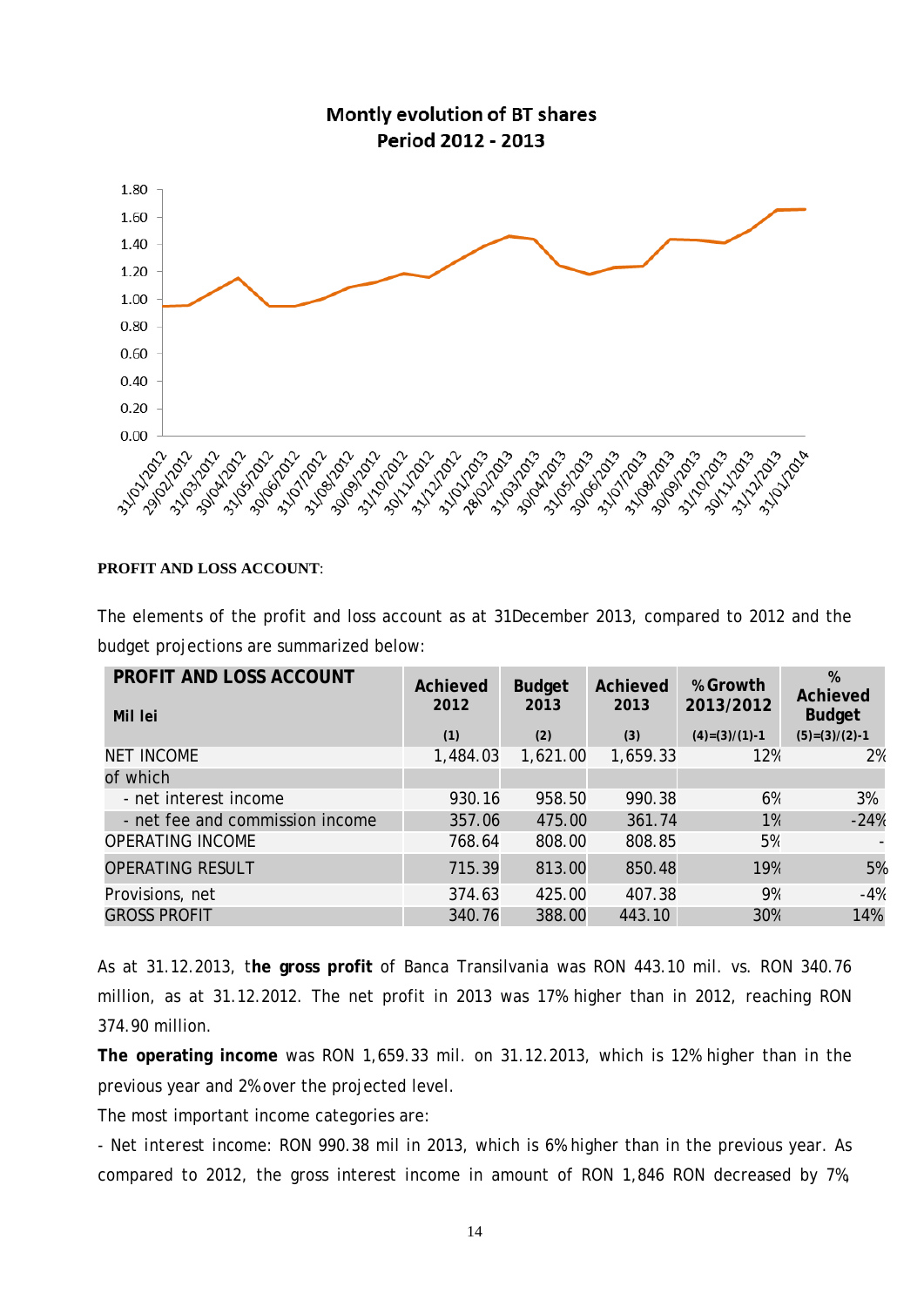whereas interest expenses decreased by 18%, due to margin reductions. A significant weight of 19% in this income belongs to securities income in amount of RON 357 million.

*- Fee and commission income:* RON 361.74 million, which is 1% higher than in 2012 and with a non-achievement degree of 24% as compared to the budget projections, considering that loan fees and commissions are recognized differently in the new core banking system. The income from commissions for operations was 6% higher than in 2012, due to increased business with clients.

*- Net income from available-for-sale financial instruments*: amounted to RON 203.61 million in 2013 as compared to RON 75 million in 2012. The growth resulted from the transaction volumes with such instruments.

*- Net income from trading*: in 2013 an income of RON 128.83 mil. was realized, which is 2% under the level in the previous year and 9% over the projected level (RON 118 million). The weight is given by the income from FX operations.

**Operational expenses** of BT were in amount of RON 808.85 million as compared to RON 768.64 million in 2012. The 5 % increase was determined both by the organic growth of the bank's activity and the RON/EUR exchange rate.

*- Staff expenses* in 2013 amounted to RON 441.24 million. The 6% exceeding as compared to last year is due to the increase in the variable share of the remuneration, depending on the performance.

Compared with the amounts provided in the budget, the salary expenses were 3% higher. In 2013 the Bank provided a total of 15 million shares to employees and directors with a commissioning period of up to 5 years. This generated costs in amount of RON 21.10 million last year. As at December 31, 2013, the Bank used the provision for the employees' benefits in amount of RON 26 million registered in the previous year and also made a provision amounting to RON 38.30 million.

*- Operating expenses: RON* 283.45 million in 2013, 7% under the budgeted level

- *Advertising expenses* were in amount of RON 13.72 million within the projected limits.

*- Sponsorship expenses: RON* 7.2 million, in line with the provisions on the full deduction from the due tax on profit, according to the applicable laws. The Board of Directors intends to benefit from the respective facility in 2014, as well.

*- Expenses with depreciation* were in amount of RON 56.78 million, which is 22% higher than in the previous year, given the fact that in 2013 Tetarom Cluj (Data Centre and office building) became operational and the intangible assets increased with the new core banking system.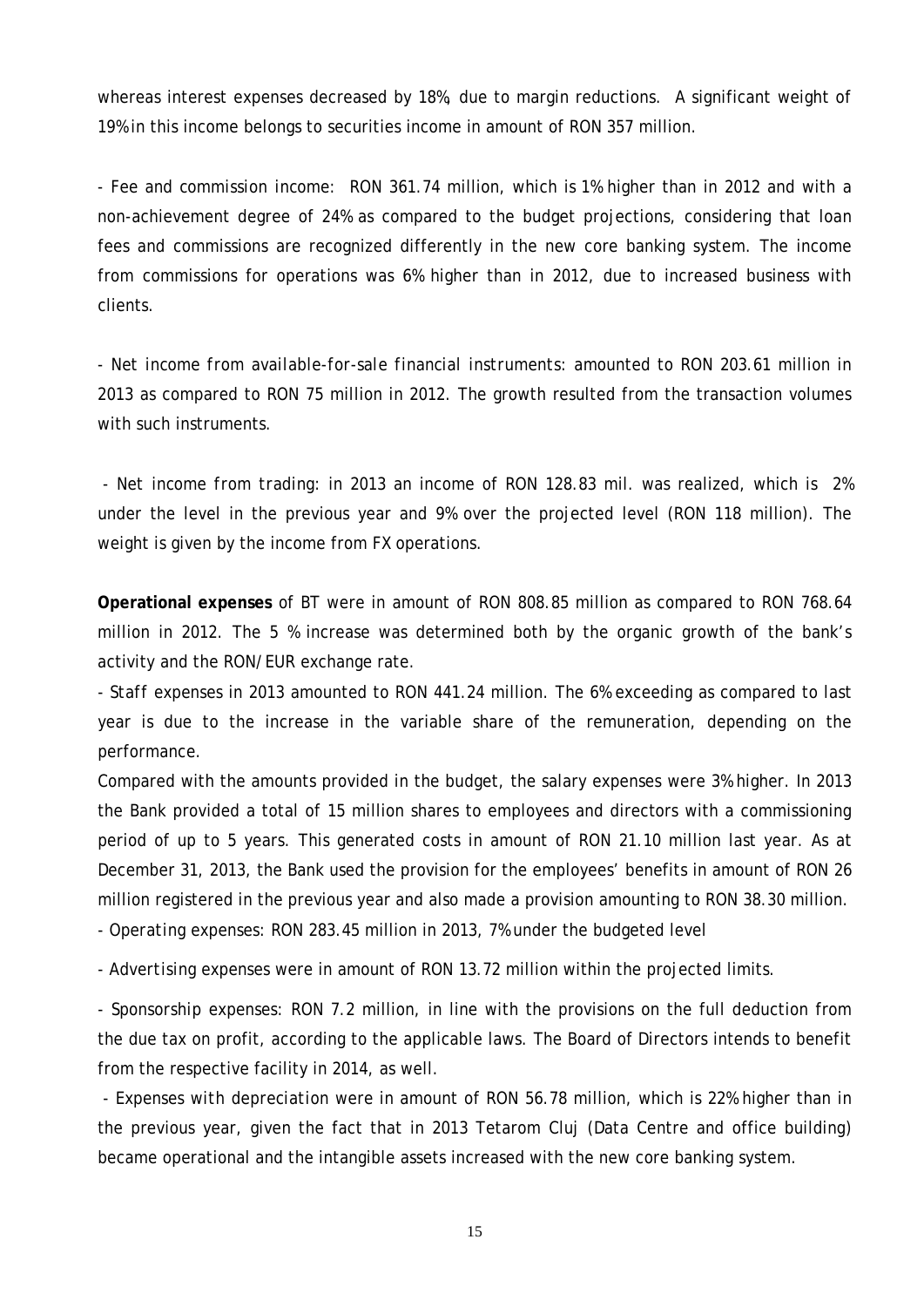*- Other expenses*: RON 13.66 million vs. 22.82 million in 2012, the difference being determined by the counter value of foreclosed assets in 2012 (RON 11.8 million).

**The operating result** of Banca Transilvania was 19% higher than that in the previous year. In 2013, the operating profit amounted to RON 850.48 million, as a result of continuous cost control measures and better business management. The cost / income ratio was 48.75% as at 31.12.2013 (51.79% in 2012) after a series of cost-optimization measures applied in 2013.

**The net provision expense: RON** 407.38 million, which is 9% higher vs. 2012, of which the net credit risk cost was RON 386.51 million vs. RON 369.66 million in 2012.

The changes in the accounting regulations starting with 2012 led to the creation of reserves available to BT in amount of RON 353.81 million, supporting equity and coming from provisions in additionally established the previous years.

**The gross profit** realized by BT in 2013 was RON 443.10 million which is 30% higher than that in the previous year (RON 340.76 million). The gross profit was 14% higher than in the budget projections.

# <span id="page-17-0"></span>**BANKING PRUDENTIAL RATIOS (CAMPL):**

Among the ratios monitored by the National Bank of Romania under the prudential supervision system, the most significant ones for the bank's evolution are presented below:

| <b>No</b>      | Ratio                                           | Level               | Rating | 31.12.13   | 31.12.12   | 31.12.11 |
|----------------|-------------------------------------------------|---------------------|--------|------------|------------|----------|
|                | Liquidity ratio                                 | Min $=1$            |        | 2.12-23.59 | 2.11-19.28 | 2.32     |
| $\overline{2}$ | Solvency ratio*                                 | $> 8\%$             |        | 13.78%     | 12.16%     | 12.37%   |
|                | ROA (net profit/total<br>assets, net value)     | $0.6\% - 2.9\%$     | 4      | 1.25%      | 1.14%      | 0.97%    |
| $\overline{4}$ | profit/<br>ROE<br>(net<br>shareholders' equity) | $>11\%8$ -<br>10.9% | 5      | 12.79%     | 12.51%     | 10.26%   |

*Note: the solvency ratio was determined by taking into account the net profit as at 31. 12.2013 (without profit, the ratio is 12.72%);*

The prudential ratios ensure a favorable position of the bank in the banking system. BT has a consistent deposit base, which allowed for an optimum liquidity ratio. Thus, the liquidity ratio as at 31.12.2013 ranged between 2.12 and 23.59 on the 5 maturity bands, much above the minimum level required by the NBR's regulations.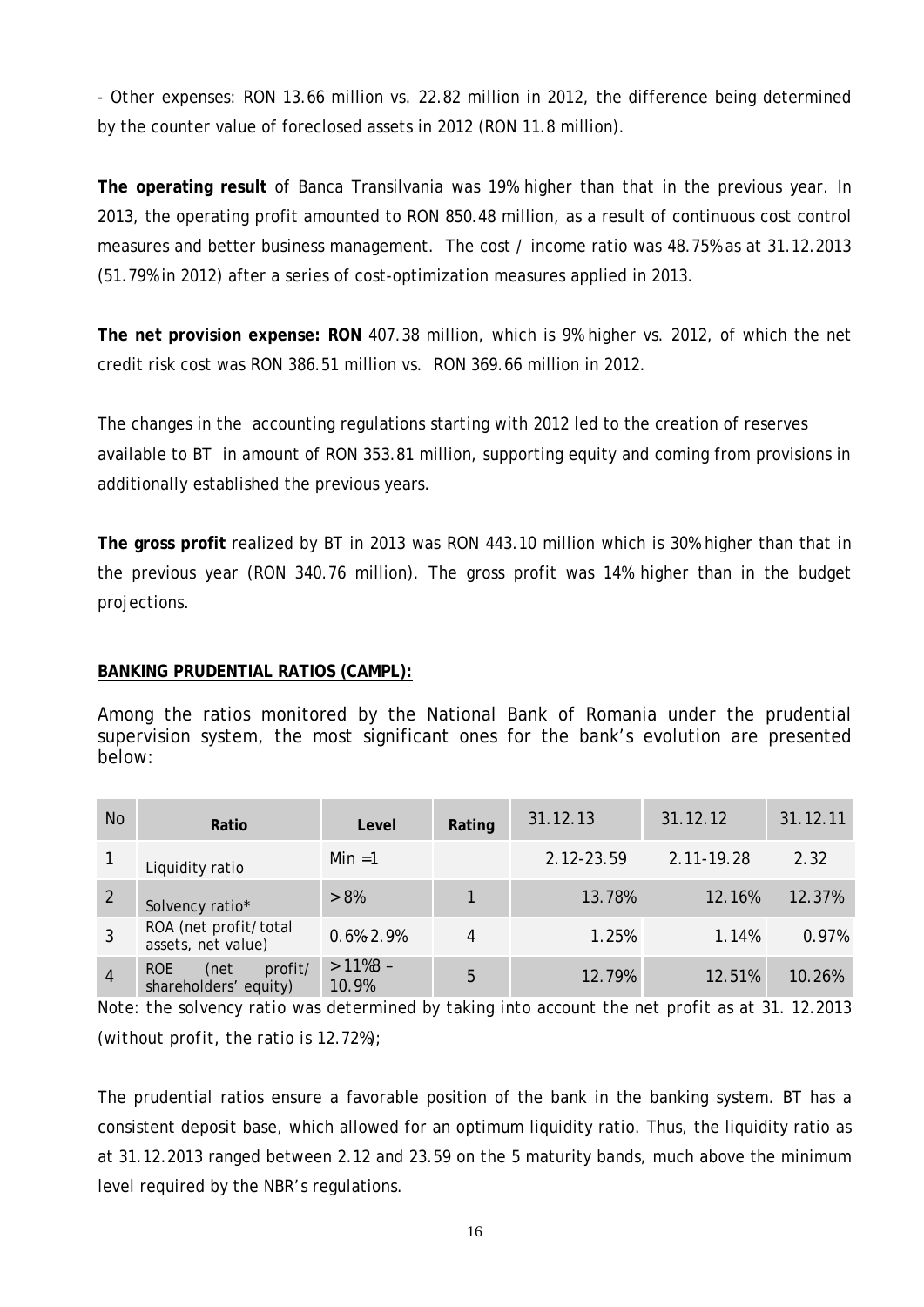**The solvency ratio of BT** is at a comfortable level of 13.78%, with the annual profit included. An adequate level of the capital and the general financial ratios was maintained, in accordance with the banking principles.

The ROA and ROE ratios featured a positive trend.

# <span id="page-18-0"></span>**PROPOSALS REGARDING PROFIT DISTRIBUTION FOR 2013 AND SHARE CAPITAL INCREASE**

The Board of Directors submits the proposal to distribute the profit in amount of RON 443,102,262 for approval by the General Meeting of Shareholders, as shown in the table below:

| PROPOSED PROFIT DISTRIBUTION 2013        | <b>AMOUNT (LEI)</b> |
|------------------------------------------|---------------------|
| Gross profit                             | 443, 102, 262       |
| Tax                                      | 68,204,158          |
| Net profit                               | 374,898,104         |
| 5% legal reserve fund from gross profit  | 22, 155, 113        |
| Net profit to be distributed to reserves | 352,742,991         |

Also, the Board of Directors proposes to increase the bank's share capital by RON 352,742,991 and for each 100 shares to assign a number of 15.98700072 new shares (respectively to assign new shares corresponding to the ratio of RON 352,742,991/2,206,436,324 shares).

The share capital increase from RON 2,206,436,324 to RON 2,559,179,315, i.e. by the amount of **RON** 352,742,991, will result from the incorporation of the reserve established from the 2013 net profit.

| PROPOSED SOURCES FOR SHARE CAPITAL INCREASE   | <b>AMOUNTS (RON)</b> |
|-----------------------------------------------|----------------------|
|                                               |                      |
| Reserves from the net profit of 2013          | 352,742,991          |
| TOTAL RESERVES AVAILABLE FOR CAPITAL INCREASE | 352,742,991          |
| Share capital at record date                  | 2,206,436,324        |
| Yield / share %                               | 15.98700072          |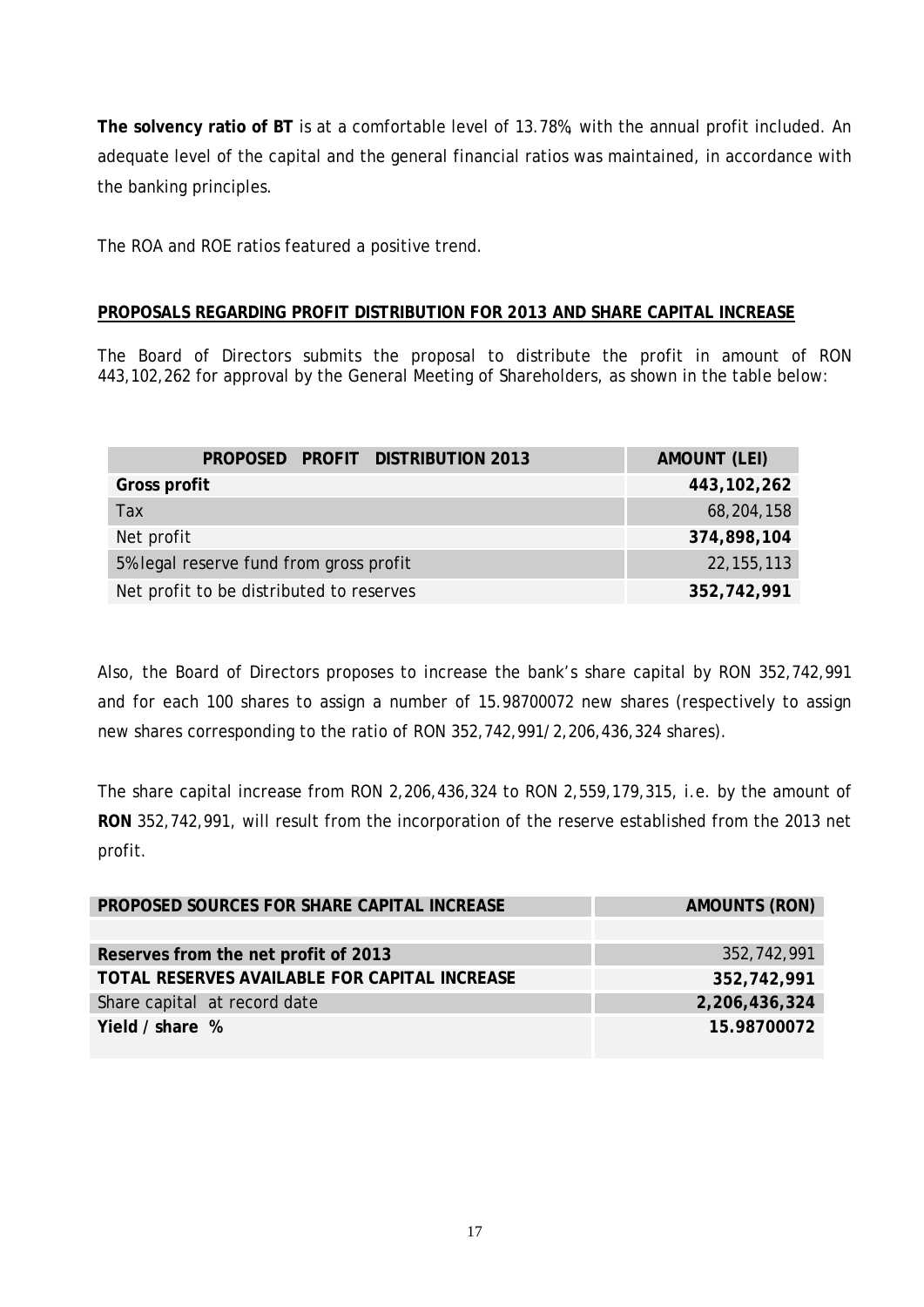# Corporate governance

The corporate governance is a set of responsibilities and management practices aiming to provide a strategic direction and to ensure that its goals will be achieved, respectively to ensure that risks are managed properly and that company resources are used responsibly.

Banca Transilvania S.A. is a joint stock company incorporated in Romania and registered with the Trade Registry under no.J12/4155/1993 with the tax identification no RO5022670. The bank has its head office in Cluj-Napoca, str. G. Baritiu, nr.8, Cluj County.

The bank operates pursuant to Law no.31/1990 on companies (as subsequently amended) and the Government Emergency Ordinance No. 99/2006 on credit institutions and capital adequacy (as subsequently amended). According to Article 6 in the bank's Articles of Association, its fields of activity may be summarized under the term of banking activities.

The risk identification, assessment, monitoring, control and reporting system has been developed and applied by the bank including in its internal control and management of risks related to financial reporting processes, in order to furnish trustworthy, relevant and complete information to the structures involved in the decision making process and to external users, as well as to ensure compliance with the legal framework for financial reporting and the internal policies and procedures (Annex: declaration about the compliance or noncompliance with the provisions in the Corporate Governance Code )

# **Banca Transilvania's Management**  *Board of Directors*

BT's management is entrusted by the General Meeting of Shareholders to a Board of Directors elected for a mandate of four years, consisting of seven directors, elected by the shareholders during the GSM – either upon the mandate expiry or on a case-by-case basis, in case of one or more vacancies. In accordance with specific regulations issued by the NBR, the Board of Directors is the supervision authority and has the following structure:

- Chairman of BT's Board;
- Vice-chairman of BT's Board;
- 5 members.

The eligibility criteria are set out in the specific legislation (Law no. 31/1990 on companies, Government Emergency Ordinance No.99/2006 and the specific regulations of the NBR) and the provisions in Banca Transilvania's articles of association.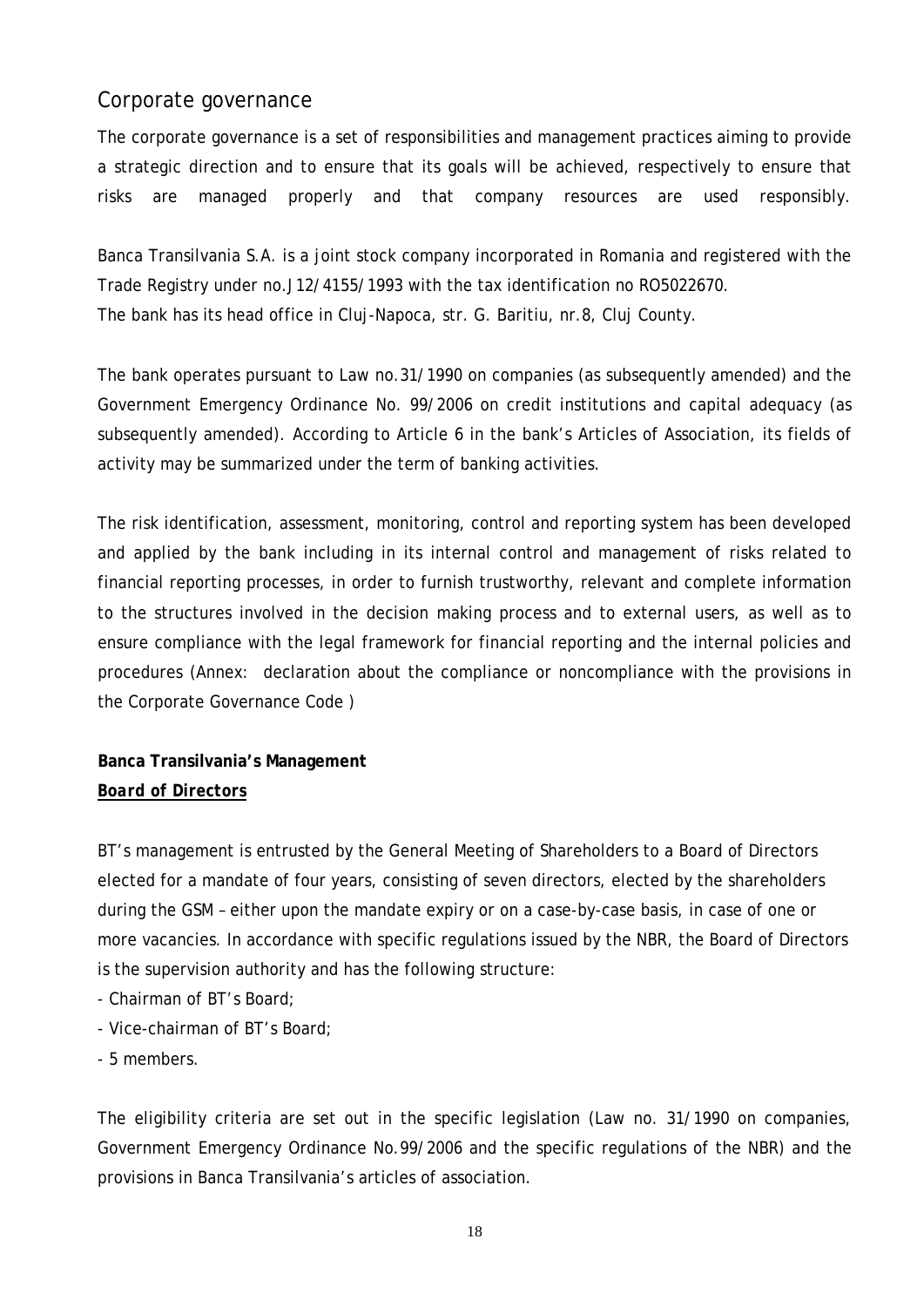Currently, Banca Transilvania has a significant shareholder – the European Bank for Reconstruction and Development - EBRD (in accordance with the applicable law and authorized by the NBR to exercise this capacity) – a shareholder who, in accordance with the Articles of Association is entitled to appoint and keep one of the seven members of the Board, (subject to the approval by the GSM).

After the approval of the shareholders and before the actual start of their mandate, the new Board members must obtain the prior approval by the NBR.

#### *The Board responsibilities are*:

supervises the achievement of the strategies and objectives provided in the declaration of policies adopted by the GSM, respectively the medium–term strategic plan; approves and reviews the general strategies and policies regarding the bank's activity, at least on an annual basis; adopts the activity plan and the revenues and expenditure budget, the investment program, profit and loss accounts and drafts the Bank's report subsequently submitted for approval by the GSM; prepares the proposals for the distribution of the net profit and submits them for approval by the General Meeting of Shareholders; approves the Rules of Organization and Management, the Code of Ethics and Conduct and the organizational charts, number of employees, their remuneration and additional incentives; approves the individual exposures to related parties within the limits set by the Board; assesses the capital adequacy in relation to risks, performing adequate capital allocations to the assumed risks, both for the bank and for the Group companies.

The Board of Directors approves the package of internal rules. The Board of Directors delegates the remuneration policy for the BT staff to the Remuneration Committee.

The Board of Directors meets at least once a month and whenever it is necessary in the presence of at least half of its members.

The members of the Board of Directors and their professional background as of December 31, 2013:

- Ciorcila Horia Chairman Polytechnic Institute in Cluj, Faculty of Computer Science and Automation;
- **Marzanati Roberto Vice-Chairman Business Administration in Turin, Italy;**
- **Franklin Peter Board member Oxford University, Great Britain;**
- Retegan Carmen Board member Technical University in Bucharest Faculty of Electronics and Tele-communication; University of Rochester - Business Administration William E. Simon ;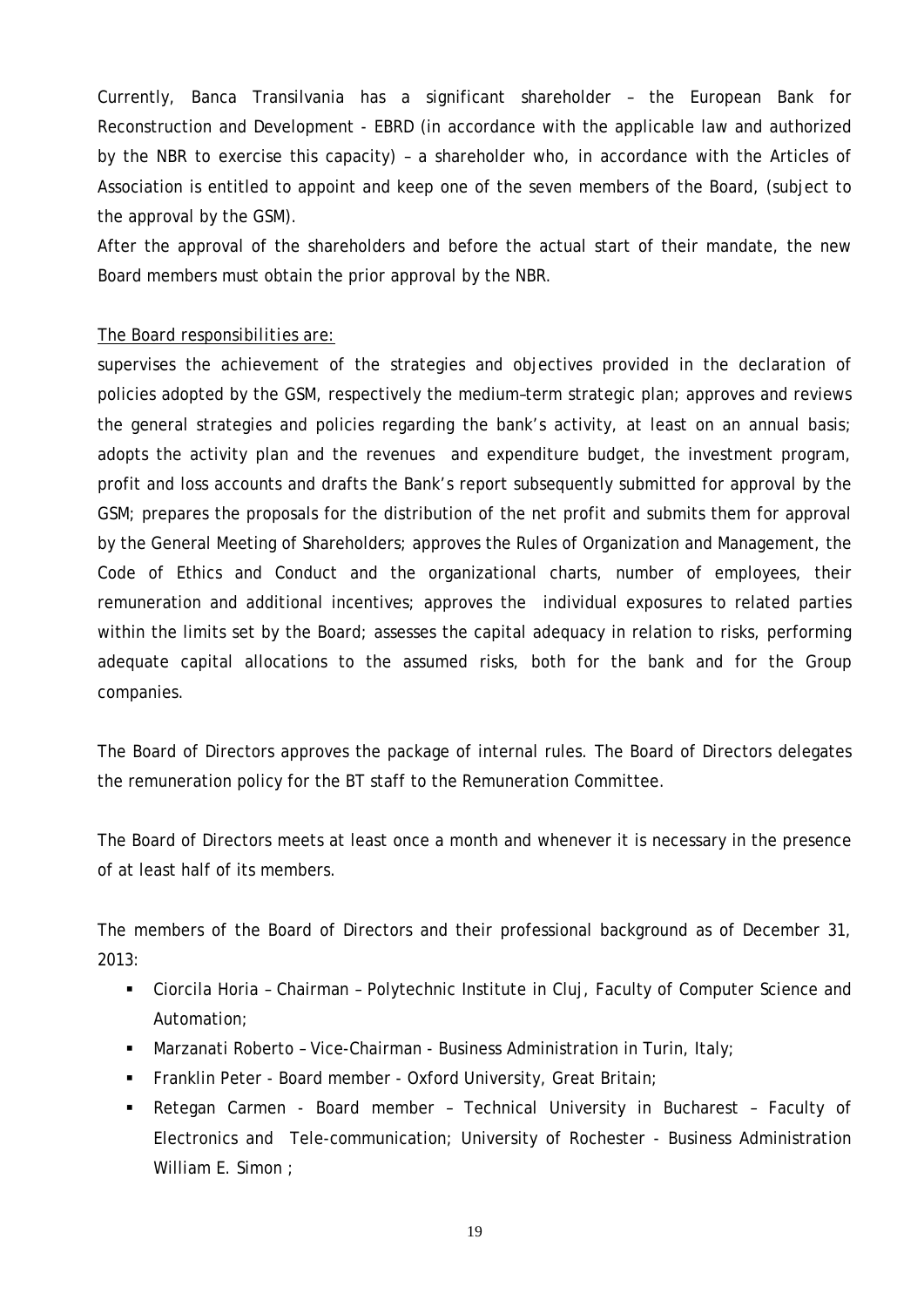- Palagheanu Radu Board member Polytechnic Institute of Cluj Napoca, Faculty of Electro-technics;
- Ceocea Costel Board member University "Al.I. Cuza" in Iasi, Faculty of Economics, PH.D. in industrial engineering
- **Vasile Puscas** Board member; Faculty of History and Philosophy, "Babeş-Bolyai" University, Cluj-Napoca, PH.D. in history

# *Audit Committee*

The Audit Committee consists of Board members who do not have management positions. It operates under the legal framework, i.e. the International Standards on Auditing, ISA 260-18, 2005-CFAR, the Company Law no. 31/1990, NBR's Regulation no. 5 of September 17, 2013 concerning the management of credit institutions, the internal assessment of capital adequacy and the outsourcing terms and conditions, BT's Rules of Organization and Management BT and has the following structure: 3 non-executive Board members.

The Audit Committee has responsibilities regarding: the financial statements - important aspects regarding the accounting principles and the presentation of the financial statements, including any significant changes in the bank's selection or application of accounting principles; internal control – analysis by the internal and external audit of the internal control concerning the financial statements and obtaining reports and recommendations in connection to the findings; internal audit; reporting and other responsibilities.

# *Remuneration Committee*

The remuneration committee is subordinated to the Board and has been created to provide independent opinions on the remuneration policies and practices, on the incentives for risk management, the bank's capital and liquidity, on the appointment policies and to exercise the powers mandated by the Board of Directors in this field of activity.

Composition of the Remuneration Committee:

-Chairman of the Board

-two Board Members

The committee examines and ensures that the general principles and policies for staff remuneration and benefits correspond to the business strategy, values and long-term objectives of BT.

The Remuneration Committee meets at least twice a year or whenever necessary at the request of one of its members or the bank's leaders.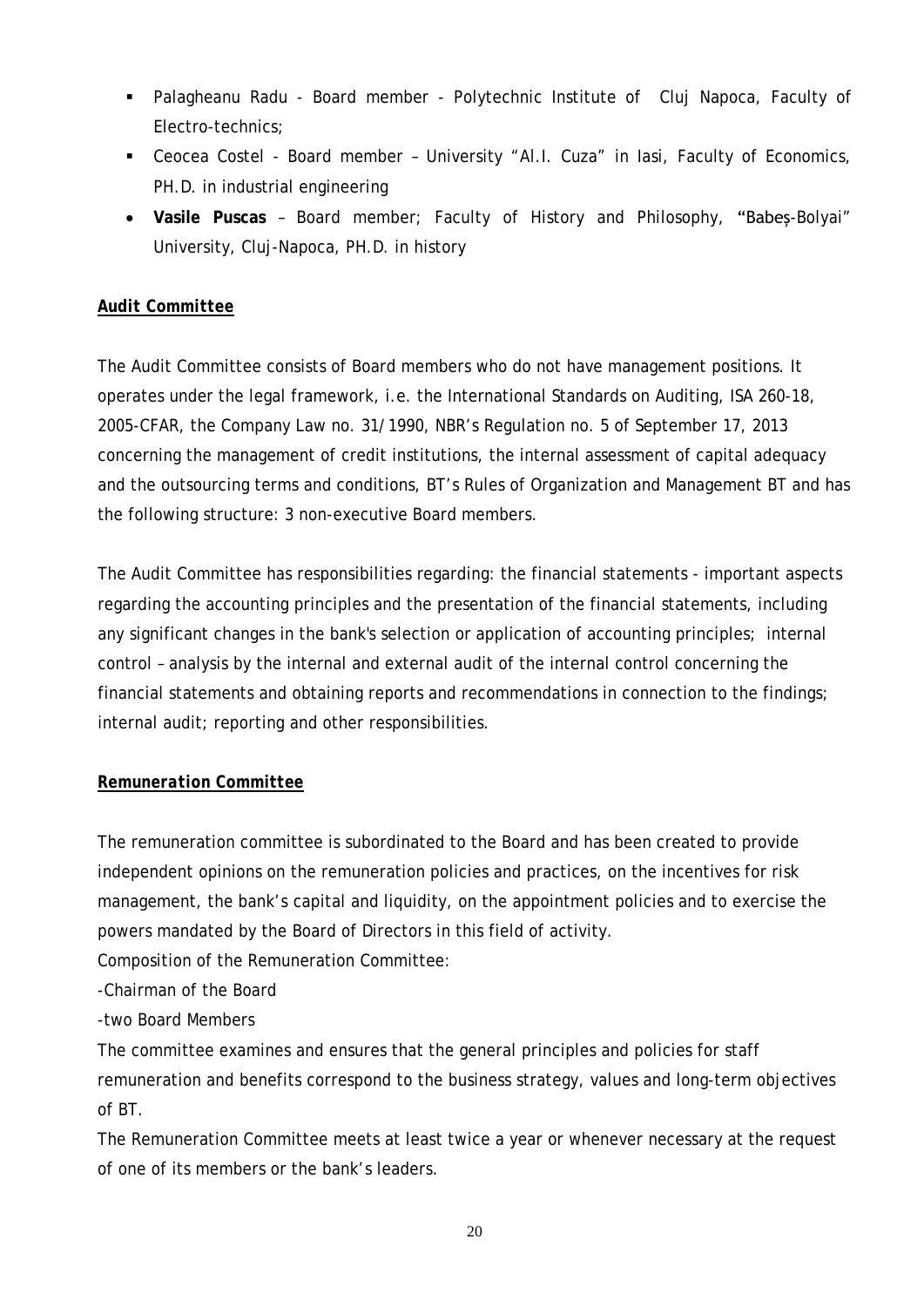#### *Leaders' Committee*

The Bank's leaders are appointed by the Board of Directors and, in compliance with the legal provisions in force, they must be authorized by the National Bank of Romania before starting the effective exercise of their function. Under the relevant legal provisions, the Board mandated the bank's leaders jointly (with some exceptions, individually) to exercise the organization and the management of the bank's activity. The rules and procedures for the Leaders' Committee are approved by the Bank's Board of Directors and any modification of this document must be adopted by the Board of Directors and will become effective only after such approval.

Membership of the Leaders' Committee:

- Chief Executive Officer (CEO);
- Deputy CEO Chief Risk Officer (CRO);
- Deputy CEO Chief Treasury Officer (CTO)
- Deputy CEO Chief Operations Officer (COO);
- Deputy CEO- Retail Banking;
- Deputy CEO Corporate & SME;
- Deputy CEO Chief Financial Officer (CFO);

# *Executive Management Committee (EMC)*

The Executive Management Committee is subordinated to the Leaders' Committee and has been created to analyze and to provide independent specialized opinions for the segment of responsibilities assigned by the Leaders' Committee.

The EMC members are responsible jointly and individually and report to the BoD with regard to the exercise of the responsibilities assigned to them.

The Executive Management Committee consists of 14 members: the CEO, the Deputy CEOs and 7 executive managers: Chief Executive Officer (CEO); Deputy CEO - (CRO); Deputy CEO - (CTO); Deputy CEO - (CRO); Deputy CEO – (COO); Deputy CEO - Corporate & SME; Deputy CEO-Retail Banking; executive manager/Network & Business; executive regional manager /Oradea**;** executive manager/Risk Management; executive manager / Financial Institutions and International Relations; executive manager / Human Resources; executive manager /Corporate Governance; executive manager /Legal, Workout and Insolvency

# *Assets and liabilities Committee (ALCO)*

The main objective of the ALCO is to manage the bank's assets and liabilities. The committee is appointed by the Leaders' Committee.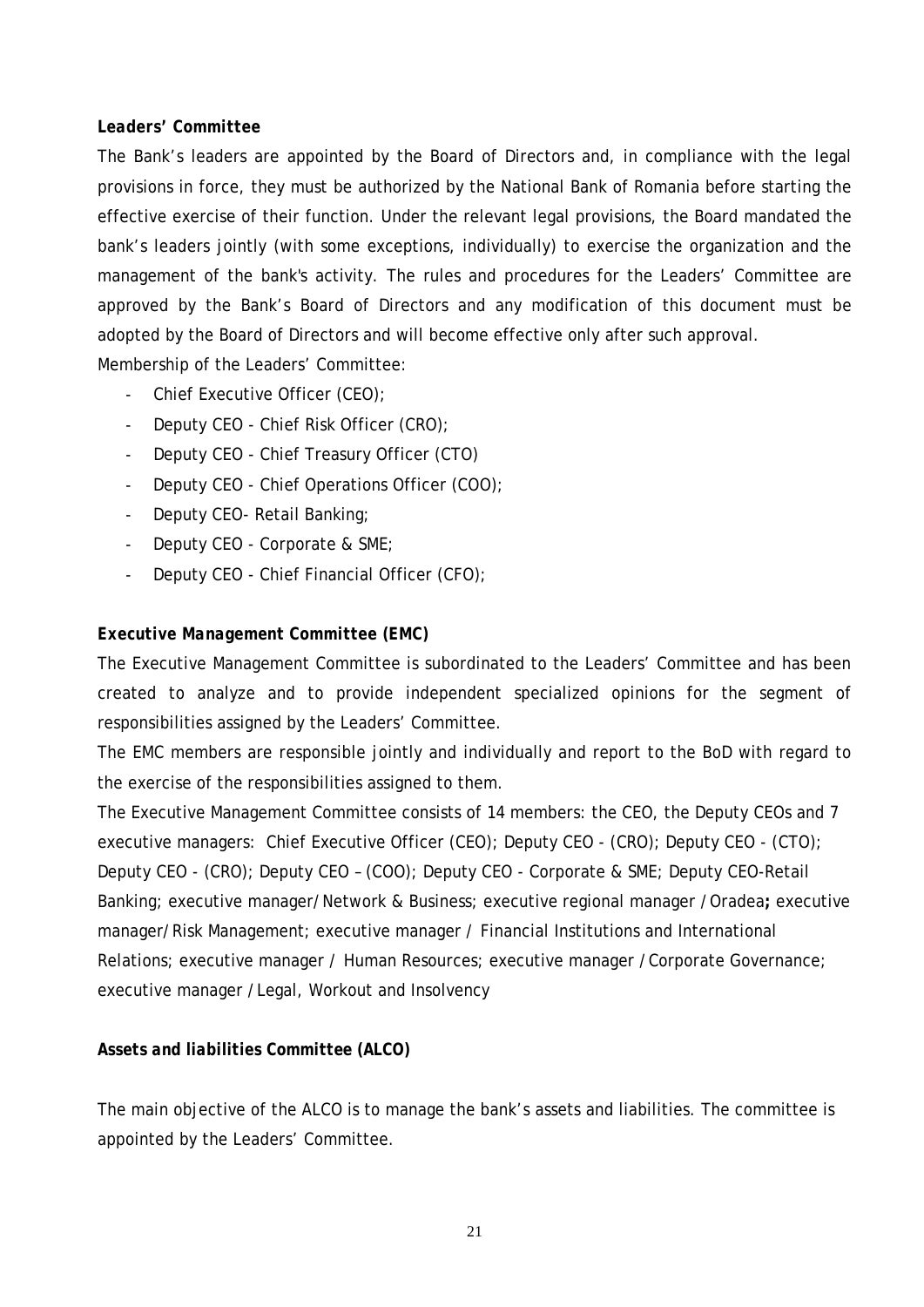The ALCO meetings are held regularly (usually weekly) or, whenever necessary, at the request of any committee member.

The ALCO receives information and reports from the specialized departments, analyzes them and takes decisions with regard to management of the interest rate risk, FCY risk, liquidity risk, price risk and related fields, for a proper management of the bank's assets and liabilities. Decisions contain specific deadlines and responsibilities.

#### *Human Resources Committee (CRU)*

The role of the Human Resources Committee is to develop and to increase efficiency of the decisions regarding the BT employees. The committee meets once a quarter or whenever it is necessary at the request of the HR executive manager.

The responsibilities of the Human Resources Committee are the following: approves vacant positions; approves staff employment – up to the position of Operations Manager, included; above this level the competence rests with the Board of Directors; approves promotions and transfers; prepares the policy for remuneration and benefits to be further approved by the Remuneration Committee; modification of payment schemes, bonuses and fringe benefits for employees, according to the remuneration policy of the bank approved by the Remuneration Committee; employee confirmations after the trial period; validation of the annual appraisals for employees; validation of the proposed bonuses based on the annual performance; validation of the proposed awards to employees based on the annual appraisals for employees and in compliance with the remuneration policy of the bank approved by the Remuneration Committee; approval of the training programs, of the participations at conferences and seminars organized in the country and abroad; approval of the decisions for staff layoffs and sanctions; preparation of staff recruitment policies; budget approval for various events organized for employees within the limits of the bank's budget; analysis of the event types generating risks regarding employment conditions, non-compliance with the norms for work safety, promotion of discriminatory practices, staff turnover; periodic reports with precise proposals to the Leaders' Committee about any HR risk; analyzes, authorizes and submits for approval by the Board proposals regarding the number of employees; analyzes, authorizes and submits to the Remuneration Committee the wage grids and the levels of additional incentives.

#### *Loan policy and approval committee (CPAC)*

The mission of the Loan policy and approval committee is to establish the bank's lending policy and to approve loans with values or conditions exceeding the competences granted to other bodies or persons in the Bank.

CPAC approves loans to related parties, transactions leading to large exposures or increases in the existing large exposures, within the limits and competence limits approved by the Board of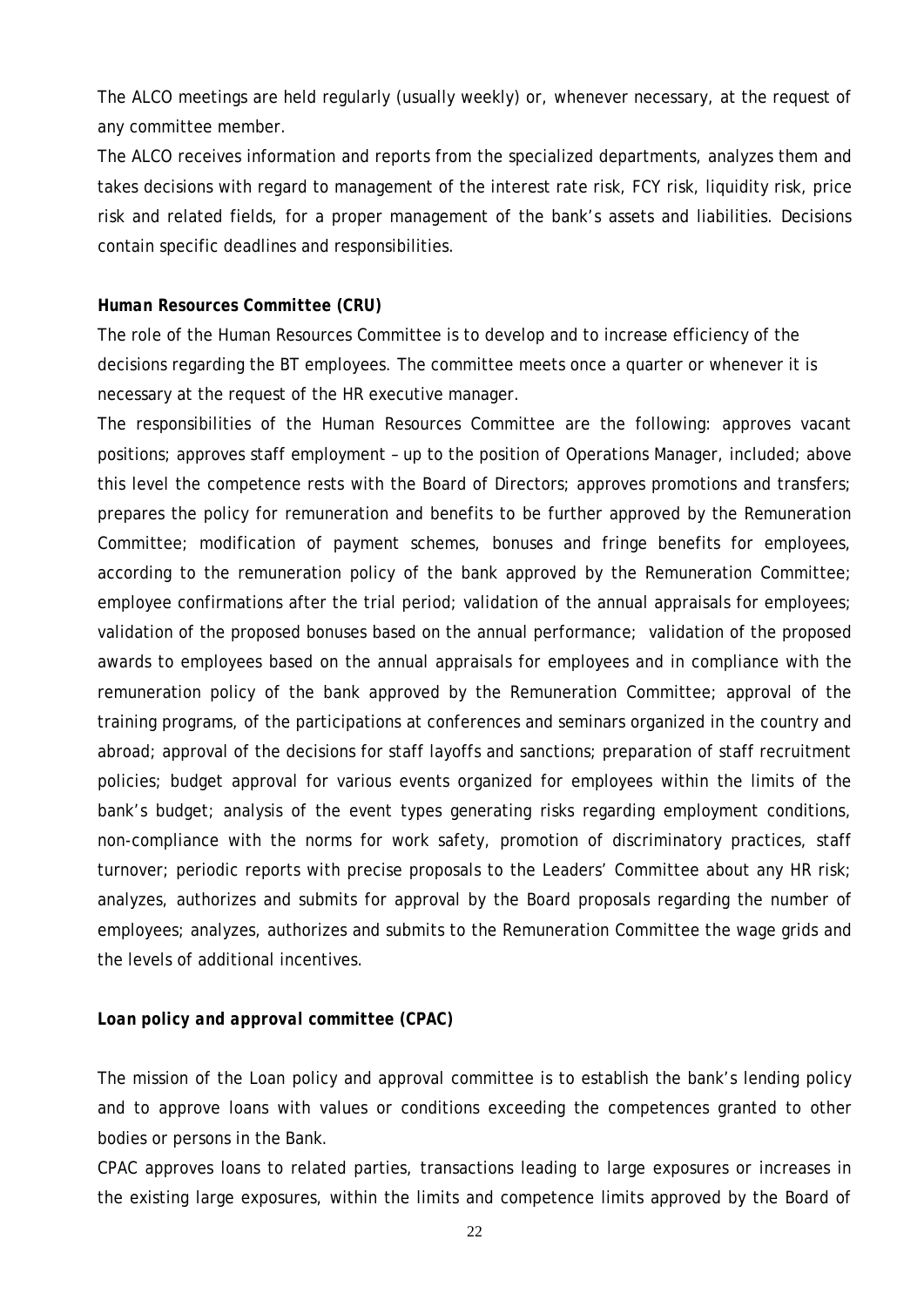Directors; such loans are approved unanimously and in the presence of at least one leader. The Loan Workout Committee and the Loan and Risk Committees are subordinated to the Loan policy and approval committee.

# *Loan and Risk Committees in the Head Office (CCR1 and CCR2)*

The main objective of the Loan and Risk Committees in the Head Office is to analyze and approve loans, and loan restructurings, respectively, in accordance with their competence limits. The Loan policy and approval committee mandates CCR1 and CCR2 to approve loans (the competence is set in the specific internal regulations*).* They analyze and approve the RON and FCY loan requests from the branches under their competence, based on information in the credit reports / credit risk assessment forms.

# *Loan and Risk Committee in the branches (CCRS)*

The main objective of the Loan and Risk Committees in the branches is to analyze and approve loans and loan restructurings, respectively, under their competence limits.

The structure of the Loan and Risk Committees in the branches is meant to match the staff size and structure in the BT branches.

There are 3 types of Loan and Risk Committees at branch level:

a. Loan and Risk Committee for the approval of loans to corporate clients: no. of members, at least 3 persons.

CCRS membership

- 1. Branch manager;
- 2. Deputy branch manager / Senior Relationship Manager / Relationship Manager;
- 3. Head of office Corporate loans / Loan analyst

b. Loan and Risk Committee for the approval of loans to SME clients, family businesses or self-employed: no. of members, 3 persons.

Committee membership

- 1. Branch manager;
- 2. Deputy branch manager / Head of office Corporate Loans / Relationship Manager
- 3. Head of office SME / SME Loan analyst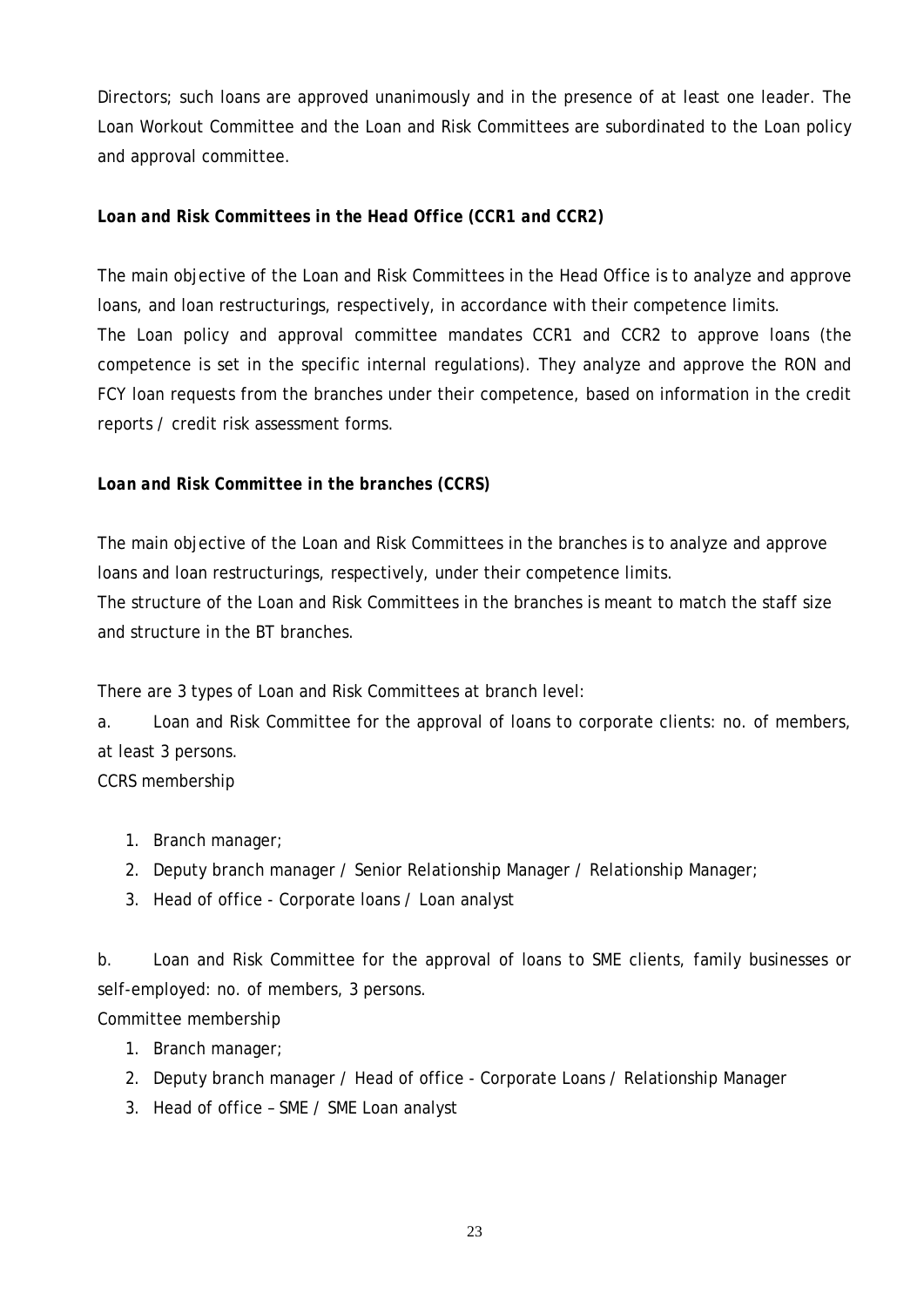Regarding the structure of the above committees, i.e. CCRS Corporate and CCRS SME, family businesses or self-employed

- In branches where there are at least two loan analysts, the loan analyst who prepared the loan file will not vote in CCRS.
- In branches with one loan analyst, he/she will be a member of the CCRS and can vote the files he/she has prepared.

The legal advisor (expert consultant, at the request of the Loan and Risk Committee; no voting right).

c. Loan Committee for the approval of loans to Retail clients:

Committee membership

- 1. Branch manager;
- 2. Deputy branch manager / Head of office Retail loans
- 3. Loan analyst/ Client advisor/ Head of agency (for the documentation related to the coordinated agency)

The legal advisor (expert consultant, at the request of the Loan and Risk Committee; no voting right).

# *Committee for Loan Remediation (CRC)*

The Committee for Loan Remediation and Workout is mainly focused on analyzing and deciding with regard to the implementation of the remediation solutions proposed by the Department for Loan Remediation and Workout. The remediation solutions aim at remedying the situation of the selected customers facing difficulties, who cannot sustain their current debt service from their current business or at finding appropriate solutions to increase recovery.

CRC is mandated with the following powers:

- to select the client portfolio to be managed by the Department for Loan Remediation and Workout, to establish the measures for the recovery and / or ongoing relationship with selected clients (replacement operations, interest calculation stop, foreclosure, initiating the insolvency procedures, etc.).

- to approve and to submit for approval by the Board debt write-off proposals for those portfolio clients for which all legal recovery measures have been exhausted.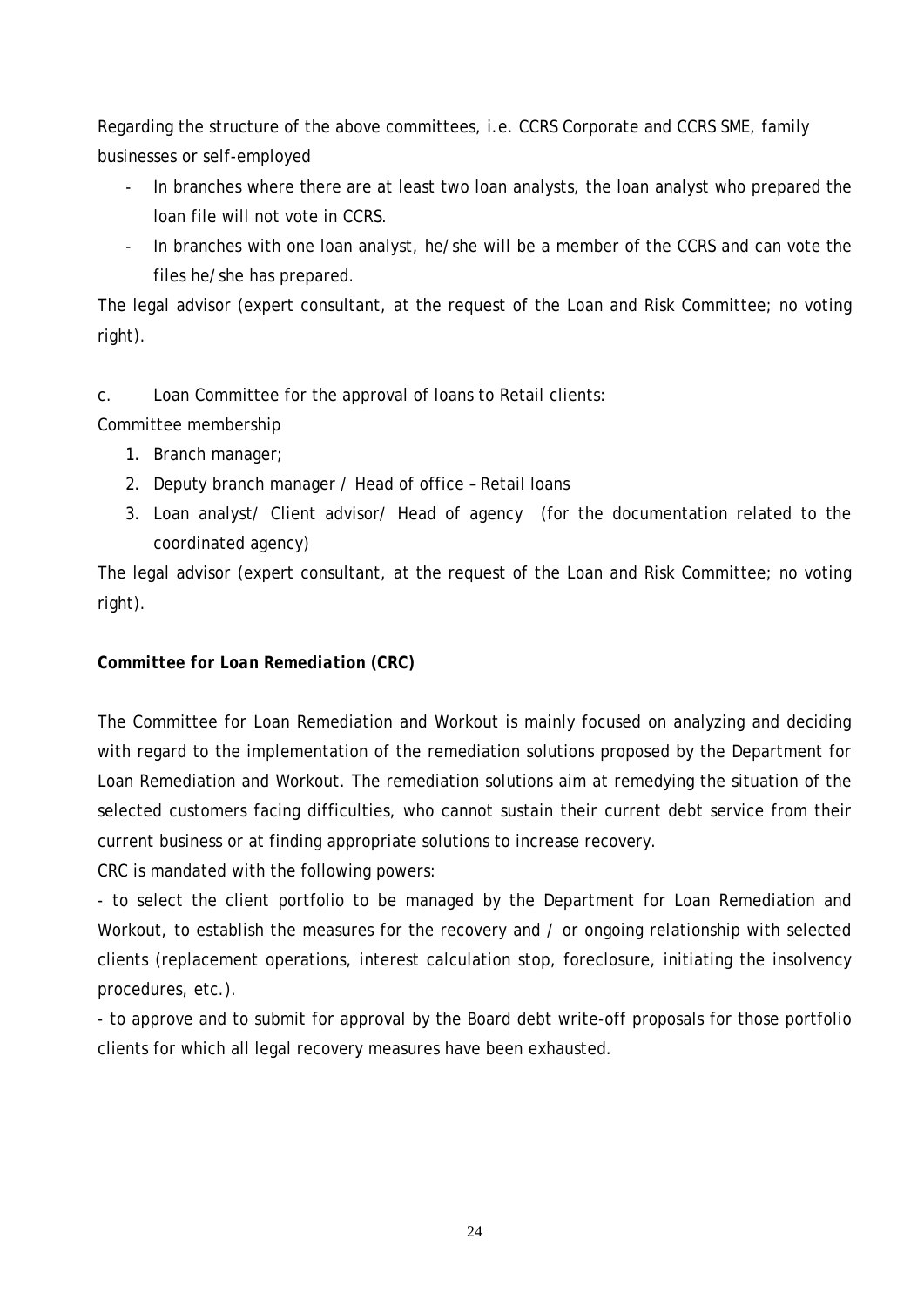# <span id="page-26-0"></span>**RELATIONS WITH SHAREHOLDERS AND INVESTORS**

The development of the General Meetings of Shareholders, as well as the shareholders' rights and obligations are governed by Law no. 31/1990 on trading companies and Law no. 297/ 2004 on the capital market.

The bank issues periodical reports, providing relevant information to the bank's shareholders.

# <span id="page-26-1"></span>**FINANCIAL CALENDAR 2014:**

Each year, Banca Transilvania prepares an information financial calendar for its shareholders, whereas such calendar is made public both on BT's website/Investor Relations/Financial calendar and on the site of the Bucharest Stock Exchange. (www.bvb.ro).

The calendar for 2014 is presented below:

| Presentation of preliminary financial results          | 13.02.2014                                                    |
|--------------------------------------------------------|---------------------------------------------------------------|
| <b>General Meeting of Shareholders</b>                 | 29.04.2014 (first convening)<br>30.04.2014 (second convening) |
| Presentation of the annual financial results 2013      | 29.04.2014                                                    |
| Presentation of the financial results Q1 2014          | 29.04.2014                                                    |
| Presentation of the financial results H1 2014          | 01.08.2014                                                    |
| Presentation of the financial results as at 30.09.2014 | 30.10.2014                                                    |

# <span id="page-26-2"></span>**RISK MANAGEMENT**

Risk management is part of all decision-making and business processes in Banca Transilvania. BT's management:

- continuously assesses the risks likely to affect the bank's business and goals and takes actions whenever any changes appear in its business conditions
- ensures an appropriate framework for the management of the bank's activities in accordance with the bank's structure, business and inherent risks, through its regulatory system (strategies, policies, rules, procedures, regulations) and controls (by individuals, departments, committees), operational flows, determination of specific costs.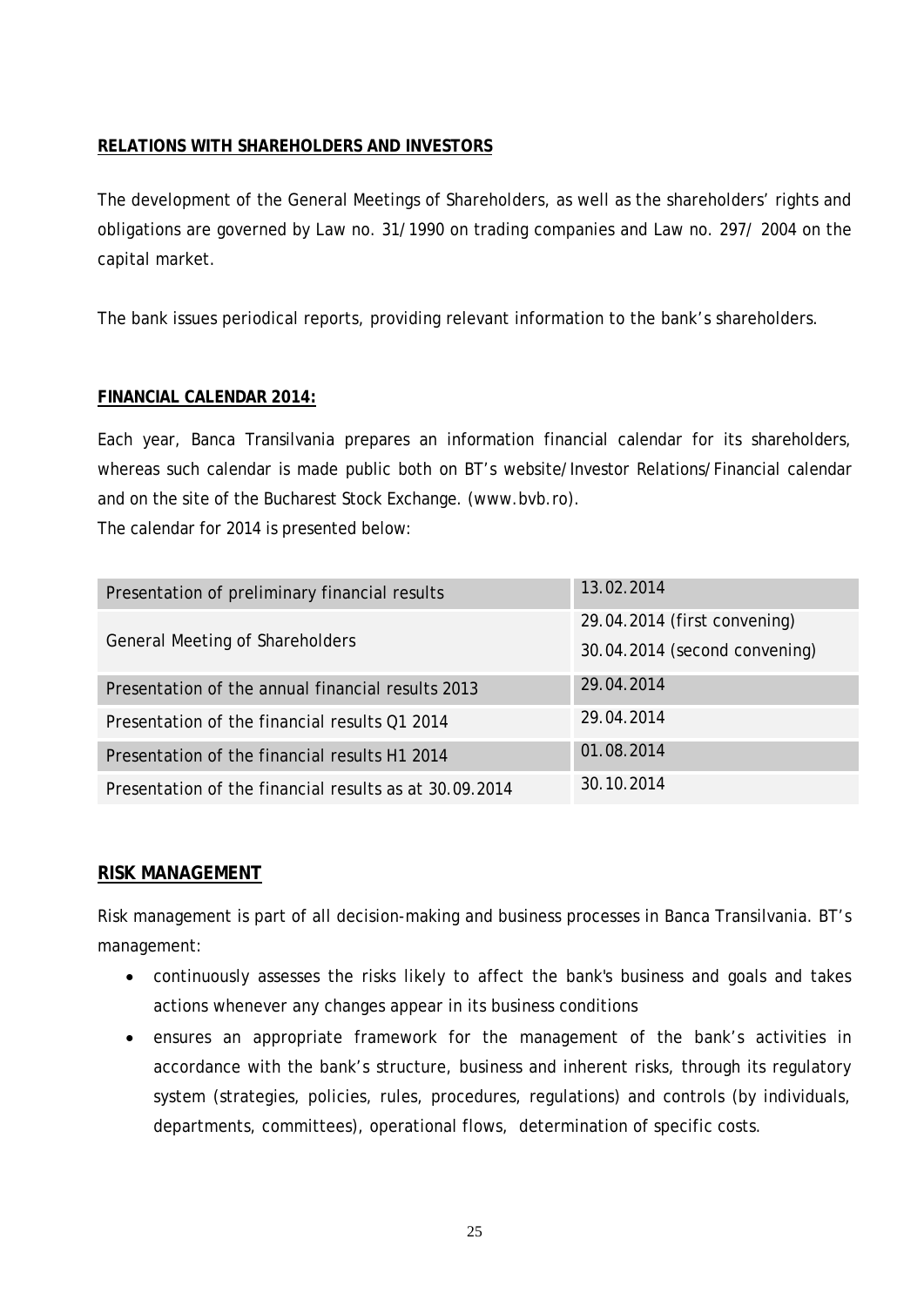- **Risk identification**: the bank's exposure to business-related risks in its daily operations and transactions (including lending, dealing, and capital market operations) is identified and aggregated in the bank's risk management infrastructure

- **Risk evaluation/measurement**: the bank performs an evaluation of identified risks by specific models and calculation methods: a system of ratios with related limits, a methodology for assessing the risk events likely to generate losses, calculation of specific risk provisions for impaired assets, estimation of the future evolution of assets' value, etc.

- **Risk monitoring and control**: the policies and the procedures implemented for an effective risk management are meant to mitigate risks inherent to the bank's business. The bank implemented procedures for the supervision and approval of decision and trading limits per person/ unit/ product etc. Such limits are monitored daily/ weekly/ monthly depending on operations.

- **Risk reporting**: the internal reporting of risk exposures is performed by departments based on business lines and consolidated at the level of the whole bank. The management is informed permanently about the risks inherent to the bank business.

- **Calculation and assessment of capital and capital requirements**: for the assessment of capital adequacy to risks, the Bank identifies and evaluates all significant risks to which it is or might be exposed. The Bank continuously calculates and assesses its internal capital and internal capital requirements to cover the bank's business needs and risks.

There are 7 categories of significant risks at the bank's level: credit risk, liquidity risk, operational risk, market risk, interest rate risk outside the trading portfolio, reputation risk and strategic risk.

#### **CREDIT RISK**

The management of credit risk is periodically updated and improved. It is designed to cover all credit exposures deriving from the banking business and includes the following basic components:

- risk assessment system for transactions
- risk assessment system for new credit products / significant changes in the existing products
- active management of loan portfolio;
- regional /sectorial/ product/client concentration limits
- pricing methodology based on risks
- individual counterparty rating system
- methodology for loan monitoring / review after credit granting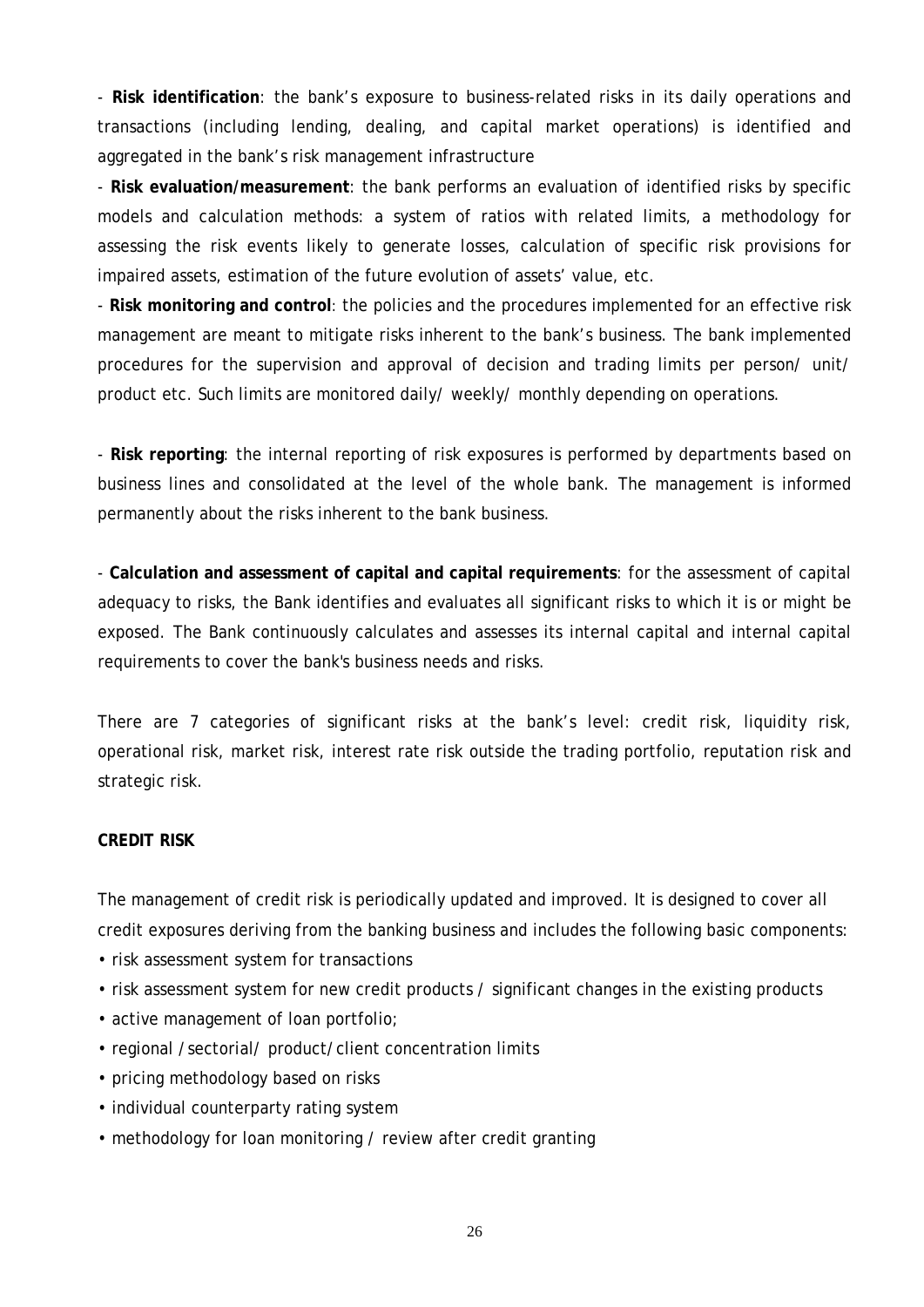- methodology for credit risk provisioning
- methodology for the calculation of prudential adjustments

The management of credit risk consists mainly in:

- the organization of a proper system of norms and procedures establishing the regulatory framework for the lending process in order to avoid or to minimize risks;

- developing/improving credit risk management procedures (strategy, policies, norms for credit risk management)

- management of own funds (monitoring aggregate exposure vs. own funds), simulations of capital requirements, compliance with internal rules regarding capital adequacy (assessment of capital adequacy to risks); preparing the implementation of Basel III

- maintenance and periodical review of a hierarchical system for the approval of loan exposure limits;

- monitoring credit risk on business lines and at portfolio level;

- management of critical exposures (loans classified into inferior performance categories, loans presenting signs of depreciation, etc.).

- organizational structure of the bank – there are departments and committees with responsibilities in credit risk supervision and management.

# **LIQUIDITY RISK**

The liquidity risk profile adopted in 2013 was "medium-low" due to the structural correlations of the bank's assets and liabilities, namely the mix of instruments designed for the use of temporary liquidity excess and the weight of stable resources raised from clients in total funds. Liquidity management is centralized.

The main principle in determining the types of instruments used by the Treasury in order to use temporary liquidity excess is the easy convertibility into cash, without affecting the initial yield of investments, notably their profitability.

For a sound management of liquidity risk, the bank is constantly concerned with raising liquidities via treasury operations, external financing, capital markets, etc. During 2013, the Bank recorded  $1<sup>st</sup>$  rank liquidity ratios, indicating a comfortable liquidity in a general economic context still fragile.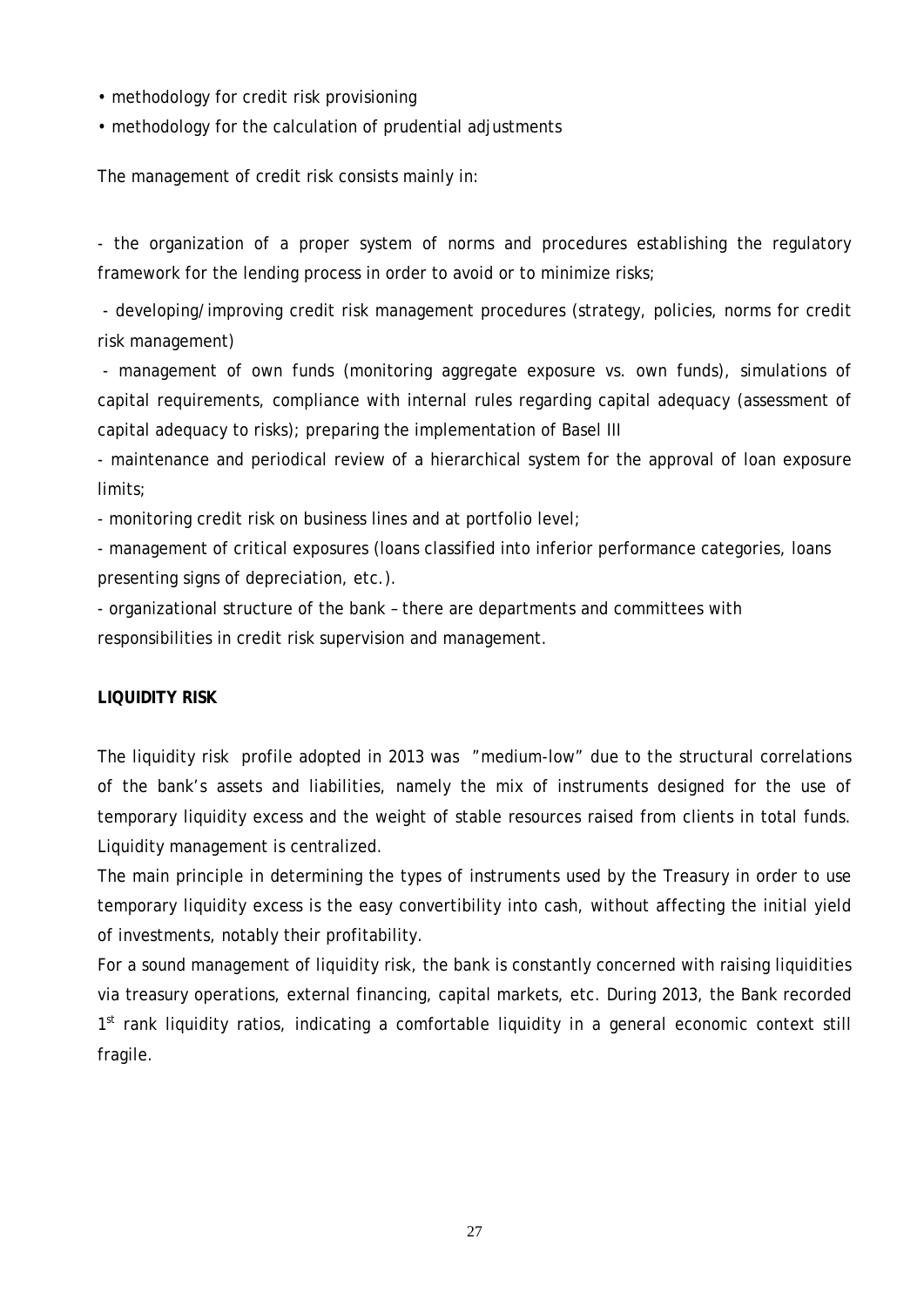Attention is given to:

- correlate the growth pace of resources/loans;
- diversify the range of instruments correlated with the institution's risk appetite
- adequate capital allocation; preparation for Basel III.

#### **OPERATIONAL RISK**

Operational risk represents the risk to incur losses from defective processes, errors generated by the IT system, inadequate employee activities and other external events. The bank monitors continuously the operational risks relating to the current activities of clients, banking practices, frauds, application of the management decisions, ethical aspects involving BT employees.

In order to reduce such risks, the bank implemented policies, norms and procedures, thus improving operational risk governance. Operational risk exposures are diminished through a permanent update of regulatory documentation in line with the legal regulations and market conditions, via staff training, constant improvement of IT solutions and consolidation of the bank's security systems, the use of additional means to reduce risks (insurance policies against risks), use of applications and specific tools to monitor transactions and banking activities in general in order to mitigate operational risks, including the risk of internal and external fraud, the application of measures to limit and to mitigate the effects of operational risk incidents, the application of the recommendations and the conclusions resulting from the control carried out by internal and external bodies, the update, evaluation and testing of business continuity plans on a regular basis.

Relevant information in terms of operational risks, including the material losses are tracked and analyzed systematically, as part of the risk management system of the bank. This information is translated into specific reports (which contain graphics, quantitative and qualitative evolutions) that are periodically presented to the internal control committees, the Leaders' Committee and the Board of Directors. The operational risk assessment is closely related to the bank's overall risk management: its results are part of the operational risk monitoring and control process and is constantly compared with the risk profile defined in the risk management strategy.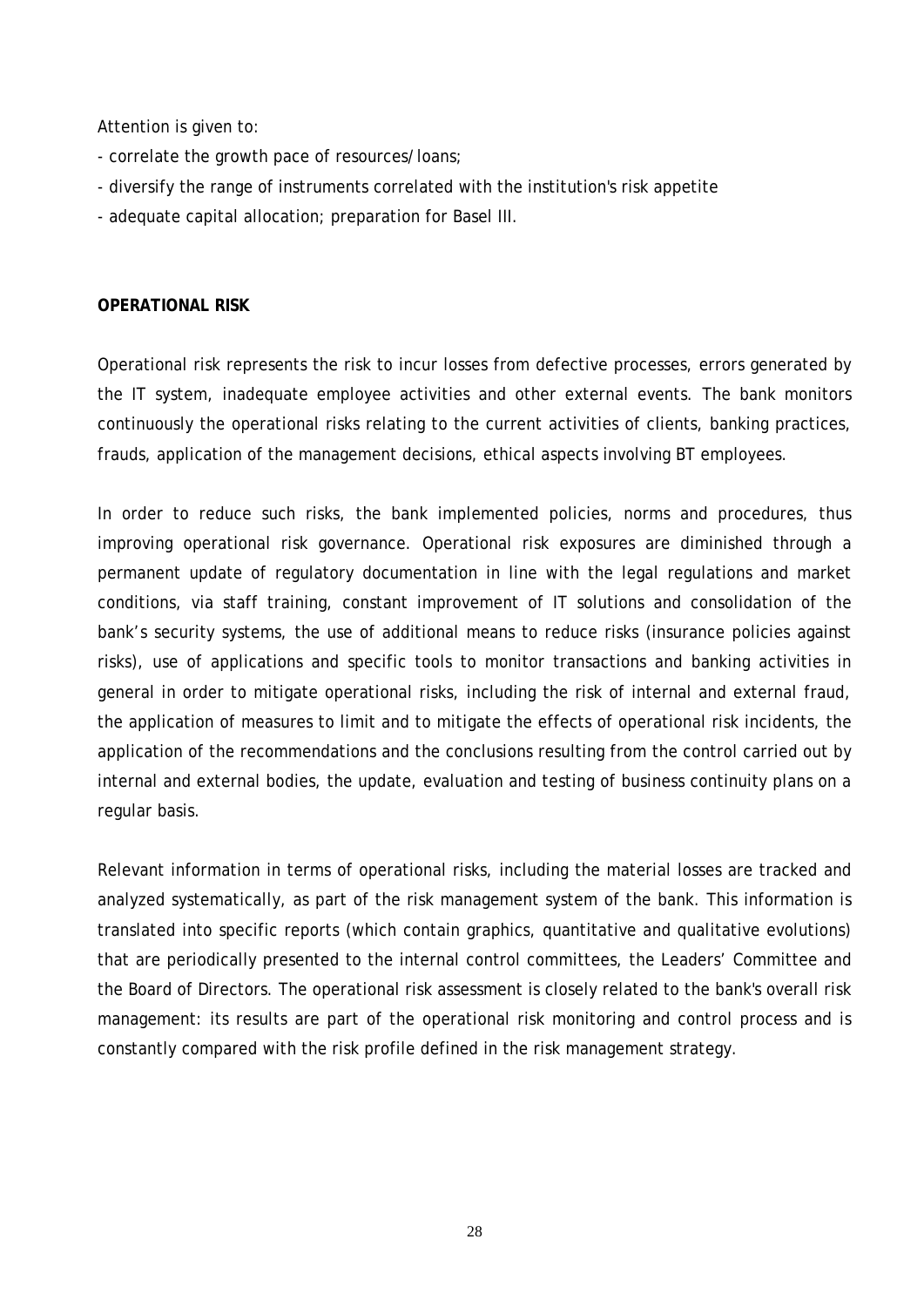#### **MARKET RISK**

The market risk profile adopted by Banca Transilvania was "medium-low" due to the structure and size of the trading portfolio, the prudential approach of all operations running such a risk and the numerous limits implemented and daily monitored within the bank's current business.

In order to reduce market risk, the bank adopted a prudential approach to protect its profits from fluctuations in prices, interests and exchange rates on the market, which represent external and independent factors.

Banca Transilvania performs a daily evaluation of all banking positions, marking to market its trading book, monitoring "warning" or "alert" levels, using backup plans in case of unstable market conditions.

#### **INTEREST RATE RISK OUTSIDE THE TRADING BOOK**

The interest rate risk profile in activities outside BT's trading book is "low", the bank adopting a set of strict principles for the management and monitoring of such risk.

The interest rate risk is initially addressed by the bank through a neutral position in main currencies - EUR and USD - and an "aggressive" position in national currency. The bank uses management tools such as GAP analysis, static or dynamic and the economic value of assets.

#### **REPUTATION RISK**

The reputation risk is the risk to incur losses or to fail in achieving estimated profits due to the lack of public confidence in the integrity of the bank.

The reputation risk profile was "low" by maintaining the confidence of the public and of the business partners in the bank's integrity, economic and financial position. The management of the reputation risk is based on undertakings in order to attract the best partners, both clients and suppliers; on the recruitment and retention of best employees, on the management of litigations, strict regulations, prevention of crisis situations and the consolidation of the bank's credibility and the shareholders' confidence, improving the relationship with shareholders; on the establishment of a more favorable environment for investments and access to capital; and on continuous and open communication with stakeholders (shareholders, mass-media, clients, partners, employees, authorities, etc.).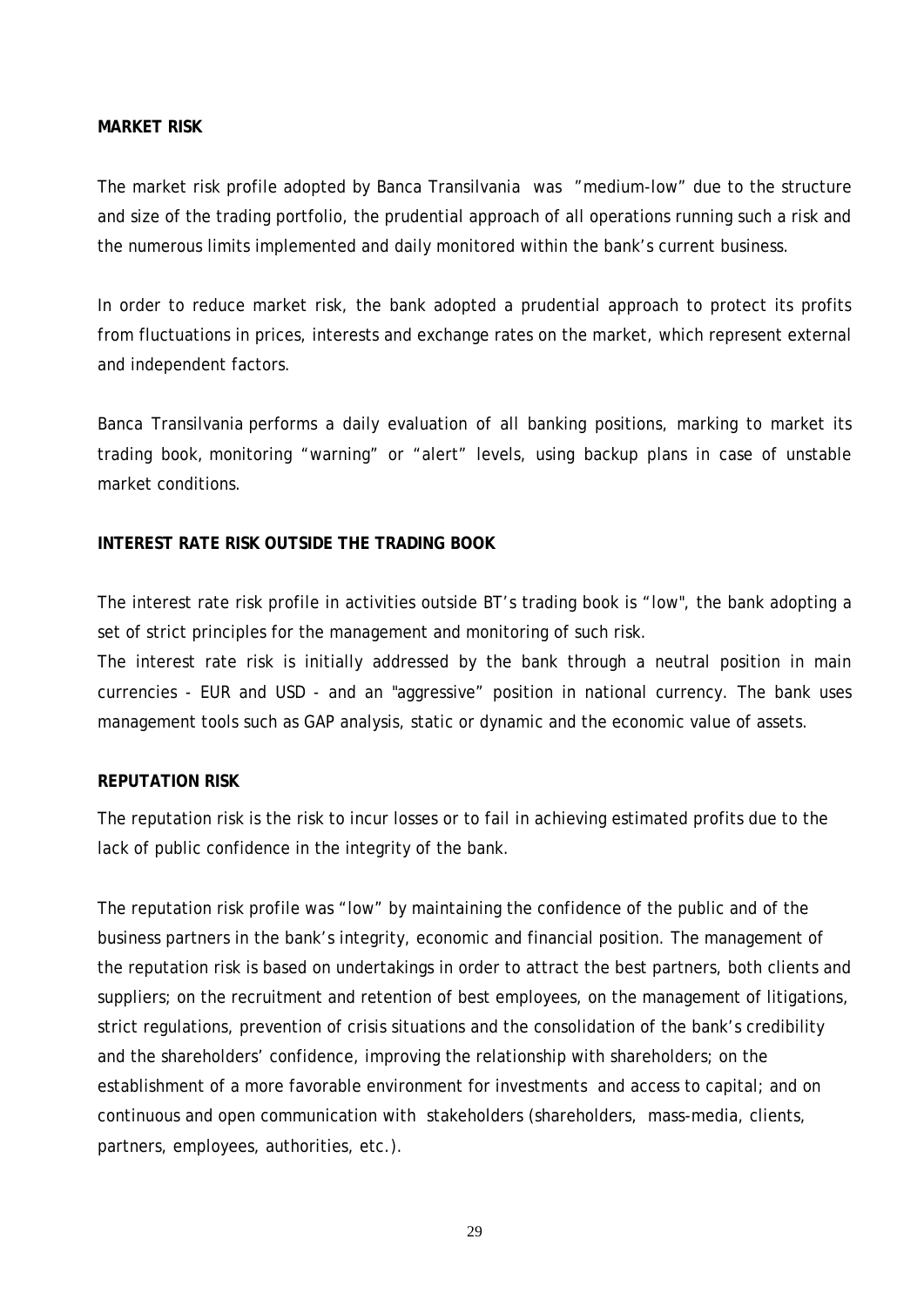#### **STRATEGIC RISK**

The strategic risk is the current or future risk for profits and capital to be negatively affected by changes in the business environment, by unfavorable business decisions, improper implementation of decisions or the low adaptability to changes in the business environment. The bank's strategic risk profile is "low" based on the following aspects: risk management practices are an a part of BT's strategic planning, the exposure to strategic risk reflects strategic goals that are not excessively "aggressive" and are compatible with the developed business strategies, the business initiatives are well designed and supported by communication channels, operating systems and adequate delivery networks.

#### **COMPLIANCE RISK**

Compliance risk refers to possible sanctions stipulated in the regulatory framework, financial losses or damages to BT's reputation, as a result of the bank's non-compliance with regulatory provisions, with its own rules, standards and codes of ethics and conduct specific for the market or industry.

In BT's perspective, compliance risk relates to compliance with a broader regulatory framework which is not strictly related to banking activities, namely compliance with labor law and work safety and protection legislation etc.

The objectives of compliance risk management are: identification of compliance risks, compliance risk assessment, compliance risk monitoring, and compliance risk reporting. The compliance function, which is responsible for compliance risk management, has the role to

assist the management structure in identifying, assessing, monitoring and reporting compliance risk related to the bank's activities.

In BT, the compliance function is approached separately from the risk management function and the audit function, but the bank's internal regulations provided for mechanisms to ensure a close cooperation between these three functions.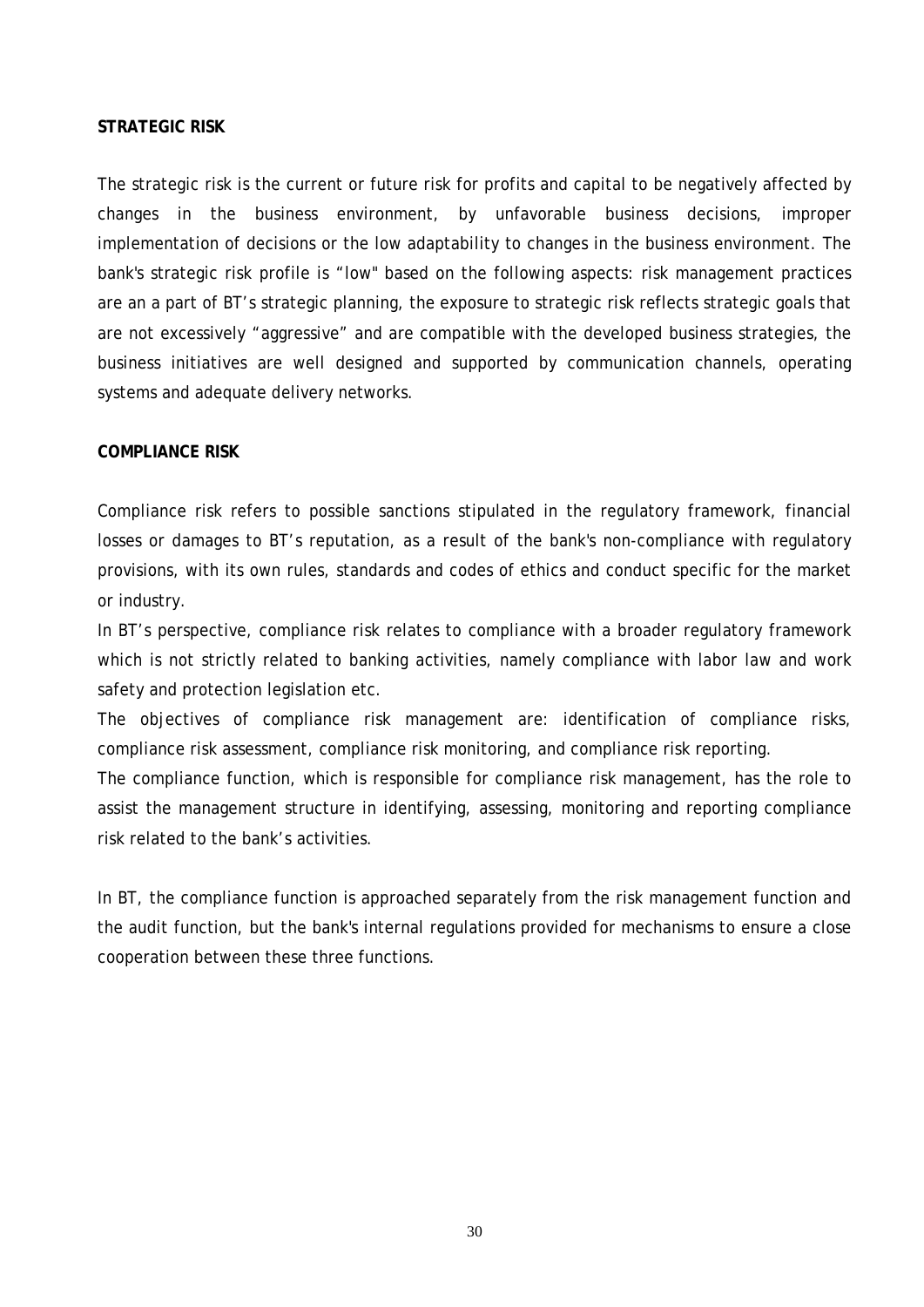#### **INTERNAL AND EXTERNAL AUDIT**

In 2013 the Internal Audit Department audited 32 branches ( 25 branches - full audit topics, 7 branches - partial topics (loans and operations), including related agencies, 251 agencies, HQ departments and 9 subsidiaries, covering the whole audit plan proposed for the year 2013.

At the end of 2013 the Audit Department had 24 employees.

The general objectives of the 2013 audit focused mainly on risk management as well as the assessment of the overall control system implemented on transactions and / or processes / flows, covering the entire range of risks.

The evaluation of the control system covered both support areas and business lines, according to the Internal Audit Statute and the International Audit Standards.

The external auditor of the bank - KPMG Audit SRL - audited the financial statements of the bank as at December 31, 2013.

According to the audit opinion, the financial statements reflect in all significant aspects the bank's financial position, the individual result and cash flows in conformity with the International standards of Financial Reporting endorsed by the European Union.

#### <span id="page-32-0"></span>**BANCA TRANSILVANIA GROUP POLICY**

BT Financial Group's strategy integrates the entire offer of products and services under Banca Transilvania brand, thus providing integrated financial services.

The purpose is to improve cross-selling and to better use the synergies at the level of BT Financial Group, as well as to develop the subsidiaries' business both through organic growth and acquisitions on business segments with growth potential.

Banca Transilvania is the core component of BT Financial Group, promoting a group level strategy to extend the range of financial services offered to its clients. The group has 14 companies operating in banking, investment management, consumer finance, leasing and real estate.

The entire range of financial products provided by the bank and the Group's subsidiaries are offered to customers through the bank's network.

BT Financial Group offers banking products and services, investment management, financial and operational leasing, respectively capital market services.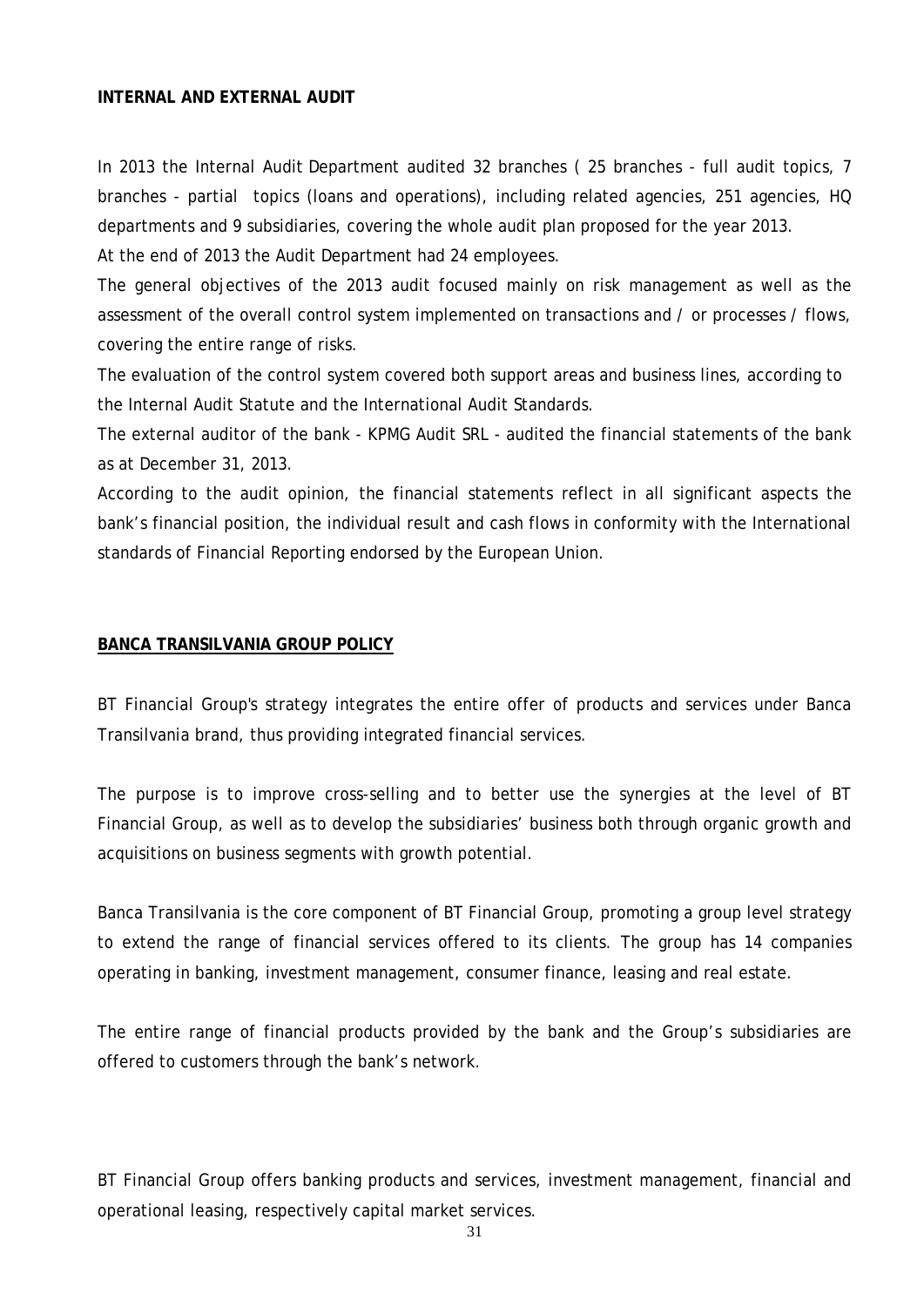# MEMBERS OF BT FINANCIAL GROUP

The Bank ensures an adequate level of capitalization to its subsidiaries, improving risk management by involving the bank's audit and compliance functions.

The gross value of investments in the group at the end of 2013, according to the International Standards for Financial Reporting adopted by the European Union, dropped by 32% compared to 2012, respectively from 171,25 mill. lei to 115,96 mill. lei.

The group subsidiaries in which BT holds direct participations are:

| Subsidiary                     | <b>Business profile</b> | %<br><b>Direct Equity</b><br>investment | %<br><b>Total Equity</b><br>investment |
|--------------------------------|-------------------------|-----------------------------------------|----------------------------------------|
| <b>BT Securities SA</b>        | Investments /brokerage  | 98,68%                                  | 98.68%                                 |
| BT Leasing Transilvania IFN SA | Leasing                 | 51,72%                                  | 100,00%                                |
| <b>BT Investments SRL</b>      | Investments             | 100,00%                                 | 100,00%                                |
| <b>BT Direct IFN SA</b>        | Consumer finance        | 93,70%                                  | 100,00%                                |
| <b>BT Building SRL</b>         | Real estate             | 4,17%                                   | 100,00%                                |
| BT Asset Management SAI SA     | Management of assets    | 80,00%                                  | 80,00%                                 |
| BT Compania de Factoring SRL   | Factoring               | 99,46%                                  | 100,00%                                |
| <b>BT Leasing MD SRL</b>       | Leasing                 | 100,00%                                 | 100,00%                                |

In 2013, the following changes occurred in the bank's direct investments:

- Medical Leasing IFN SA merged by absorption with BT Leasing IFN SA, the investment in BT Leasing IFN SA in this process being of 17.8 million (at the end of 2012 it was 11.82 million lei).

- the bank's participation in Compania de Factoring was increased by 19 million lei, the ownership percentage after this operation being 99.46%.

# <span id="page-33-0"></span>**ENVIRONMENTAL POLICY**

Environmental protection is a commitment of Banca Transilvania, which aims at developing specific activities, in addition to complying with the environmental legislation. An example in this respect is Banca Transilvania's involvement in the "Transylvania reforestation" project, which took place in the village of Vistea, Cluj County.

The bank developed a partnership with the European Bank for Reconstruction and Development to finance company projects in order to enhance production performance energy efficiency.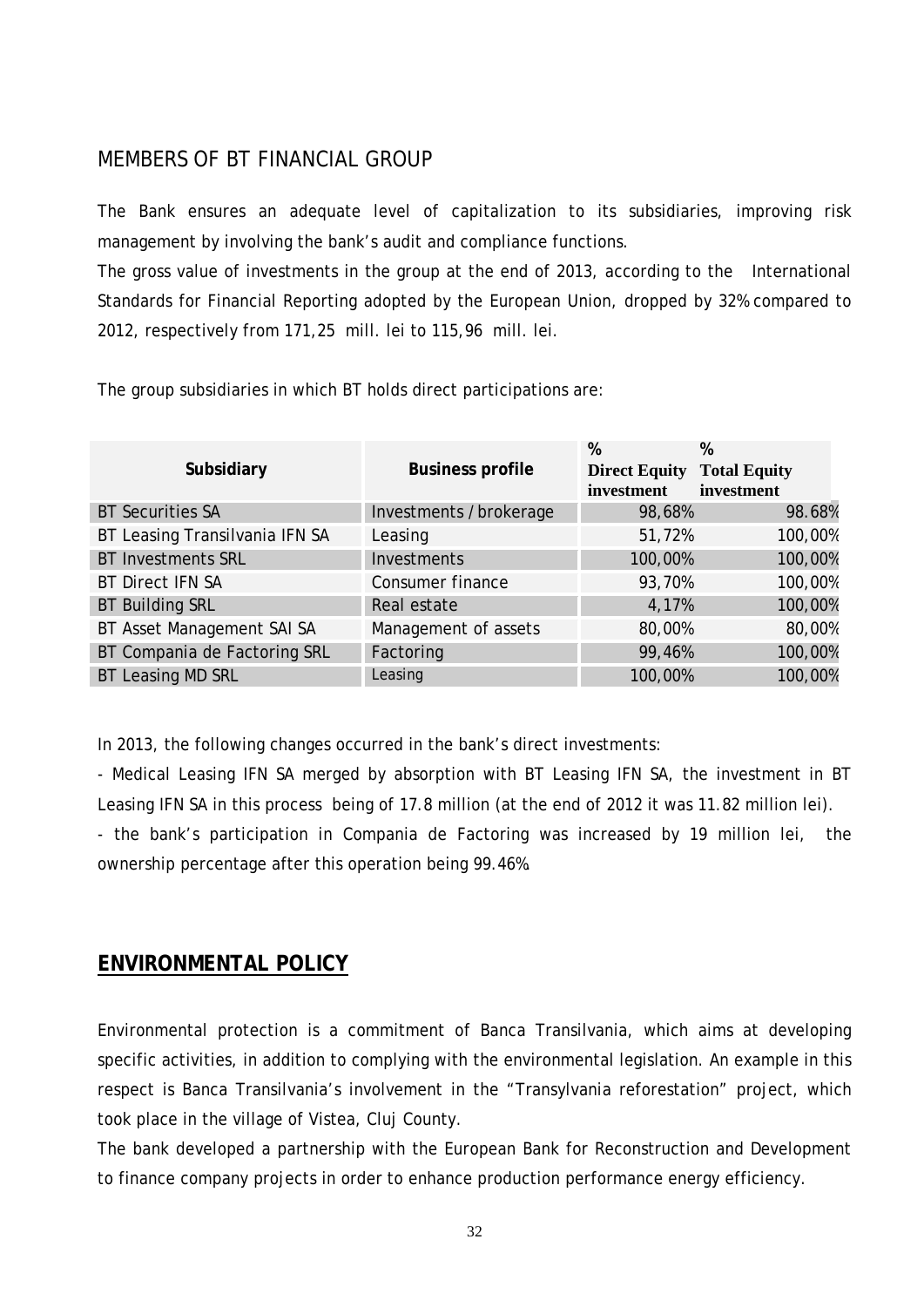The Bank has implemented an environmental and social risk management system aiming to identify and to monitor environmental and social risks associated with projects financed by the bank.

As regards the bank's customers, compliance with environmental and social legislation in force and the use of appropriate social and environmental practices are important factors which prove the effective business management.

# <span id="page-34-0"></span>CORPORATE SOCIAL RESPONSIBILITY

In addition to its business objectives, Banca Transilvania is socially involved via the following foundations: "Cluj has Soul", "BT Charity" and "Transilvania". The "Cluj has Soul" foundation is the greatest social project initiated and developed by BT, helping young people between 14 and 20 years old (from underprivileged families or under social care) to have a better life. In over 6 years of activity, the foundation provided assistance to 1.600 teenagers.

Other projects in which the Bank was involved:

1. "Crosul BT" - a traditional running competition, which had a humanitarian component in 2013.

2. "Padurea Transilvania" project – is part of BT's social involvement and responsibility program "Banca Transilvania - prietenoasa cu mediul". The Bank intends to contribute to the environment's preservation and restoration by planting 40.000 trees (10 ha of land).

3. "Antreprenoriat social" – is a social entrepreneurship program organized by Banca Transilvania and the Romanian Entrepreneurs Club, which provides a good career starting point for graduate students and professionals interested in social entrepreneurial management.

4. My Money Week - project for pre-university students from Cluj-Napoca, initiated by the International School in Cluj, which aimed at teaching youth about personal finance management. 5. COUNT on education! - one of the newest projects of social involvement supported by BT.

The program consists of courses in financial and entrepreneurial education offered to nearly 2,000 students aged between 7 and 18 years, from 16 schools in the counties of Cluj, Alba, Bihor, Salaj, Maramures, Sibiu, Satu-Mare and Bistrita-Nasaud.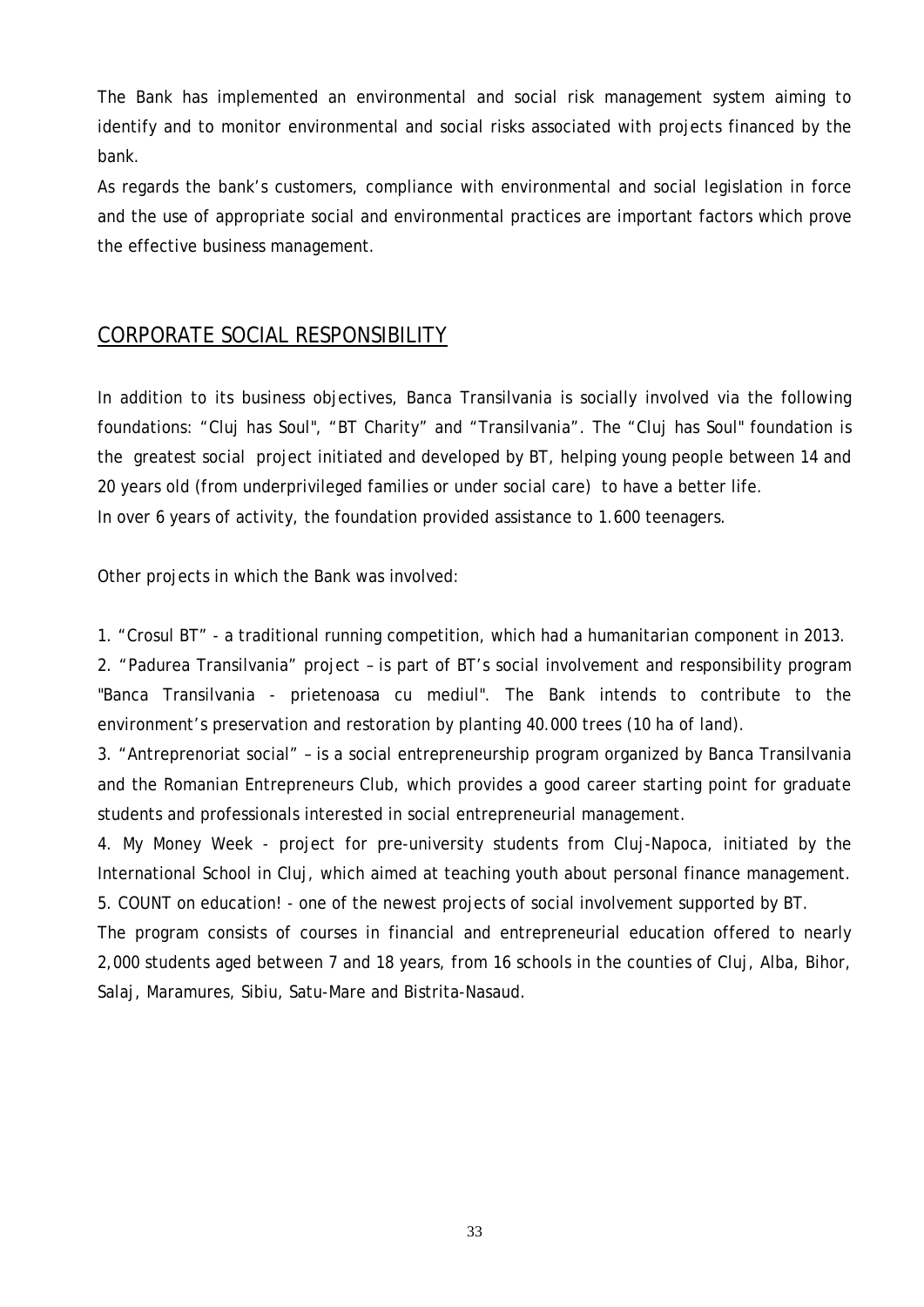6. Cluj Students Month - the biggest event for university students, organized by the Association of Student Organizations in Cluj. The total number of attendees was estimated at 20,000 people. 7. "Crosul companiilor" – a running competition dedicated exclusively to company employees in Cluj-Napoca and Oradea.

# <span id="page-35-0"></span>**OTHER INFORMATION**

**Regarding the preparation of individual financial statements in accordance with International Financial Reporting Standards adopted by the European Union and the performance of financial-economic activity**

The information in the individual financial statements for the 2013 exercise is based on the accounting rules provided by the Law no. 82/1991, as further amended and completed, NBR Order no.27/2010 for approving the accounting rules under International Financial Reporting Standards adopted by the European Union, as modified and completed by the NBR Order no. 29/20.12. 2011, NBR Order no.1/30.01.2013, and other NBR instructions in the field.

The obligations to the state and local budget and special funds were correctly determined and the related payments were made according to the legal provisions.

The statement of financial position, the statement of income, the cash flow statements, the changes in shareholders' equity, the accounting policies and the explanatory notes were prepared in compliance with the Order 27/2010 for approving the accounting rules under International Financial Reporting Standards adopted by the European Union, as further modified and completed. The items in the balance sheets correspond with the data in the trial balance and truthfully reflect the assets determined under the annual inventory.

The revenues, expenditures and individual financial results for 2013 are reflected accurately in the income statement and the proposals for net profit distribution are in accordance with the laws in force.

The Bank calculated and paid monthly its tax obligations to the state budget and special funds and its quarterly /by-annual obligations to the local budget and made anticipated payments on a quarterly basis in accordance with legal regulations.

The assets' inventory process was carried out according to the Accounting Law no. 82/1991, as further modified and completed, the Governmental Emergency Order no. 99/2006, as further modified and completed, the Order no.2861/2009, as further modified and completed, its results being truthfully reflected in the balance sheet.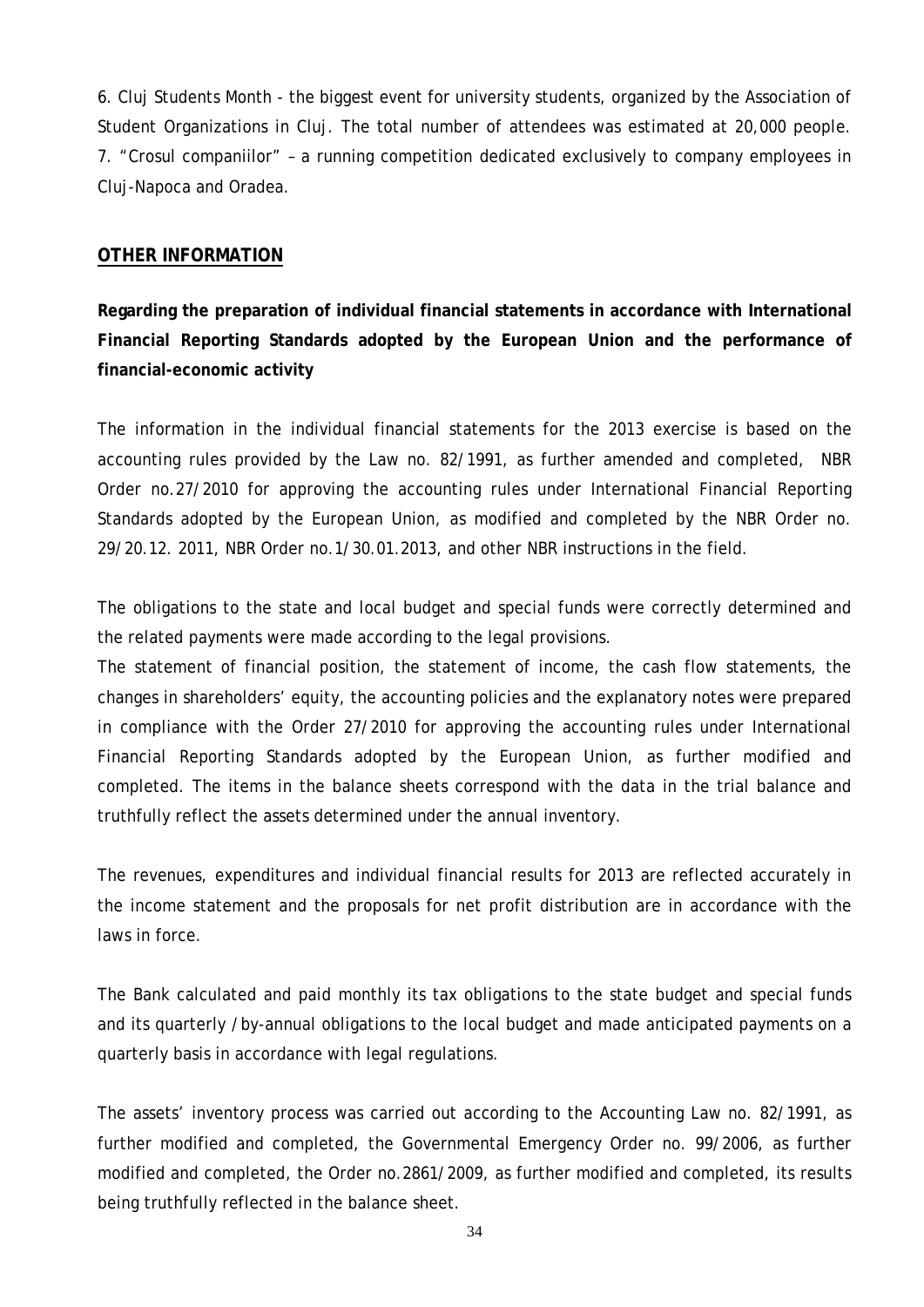No events were recorded after the balance sheet date likely to have an impact on the 2013 financial statements.

# <span id="page-36-0"></span>**INFORMATION ABOUT THE PROJECTED EVOLUTION OF THE BANK IN 2014**

# QUANTITATIVE OBJECTIVES FOR 2014

- Total assets: 7% increase
- Total loans: 9% increase
- Total deposits from clients: 9% increase
- Cost / Income: maximum 47%
- Loans / Deposits: 74%
- Maximizing return on capital (ROE);
- Consolidation of the  $3^{rd}$  position on the cards market -> 2.170.000 cards;
- An agriculture department to provide expert advice in the network
- Extension of Western Union transfers via mobile Banking;
- Finalizing the new Data Centre and Operational-Building;

# QUALITATIVE OBJECTIVES for 2014

- Achieving the specific steps for the implementation of the new CRM Oracle-Siebel application. The transition to the new application is scheduled for April 2014
- Developing, testing and validating the issuance of contactless cards. Their inclusion in BT offer in February 2014
- Developing, testing and preparing the issue of PINs to activate cards via SMS. The launch is planned for early 2014.
- Maintaining and strengthening the  $3<sup>rd</sup>$  position in the banking system in terms of assets.
- Improving the loan portfolio quality;
- Orientation towards the agricultural sector and to project co-financing from EU funds;
- Online and 24/7 processing of BT24 Internet Banking and Mobile Banking transactions;
- Simplifying the process of client enrolment;
- A new application to make banking statements available in all bank units and via BT24 Internet Banking
- Implementation of a new WU transfer solution via Mobile Banking, which is a premiere in Romania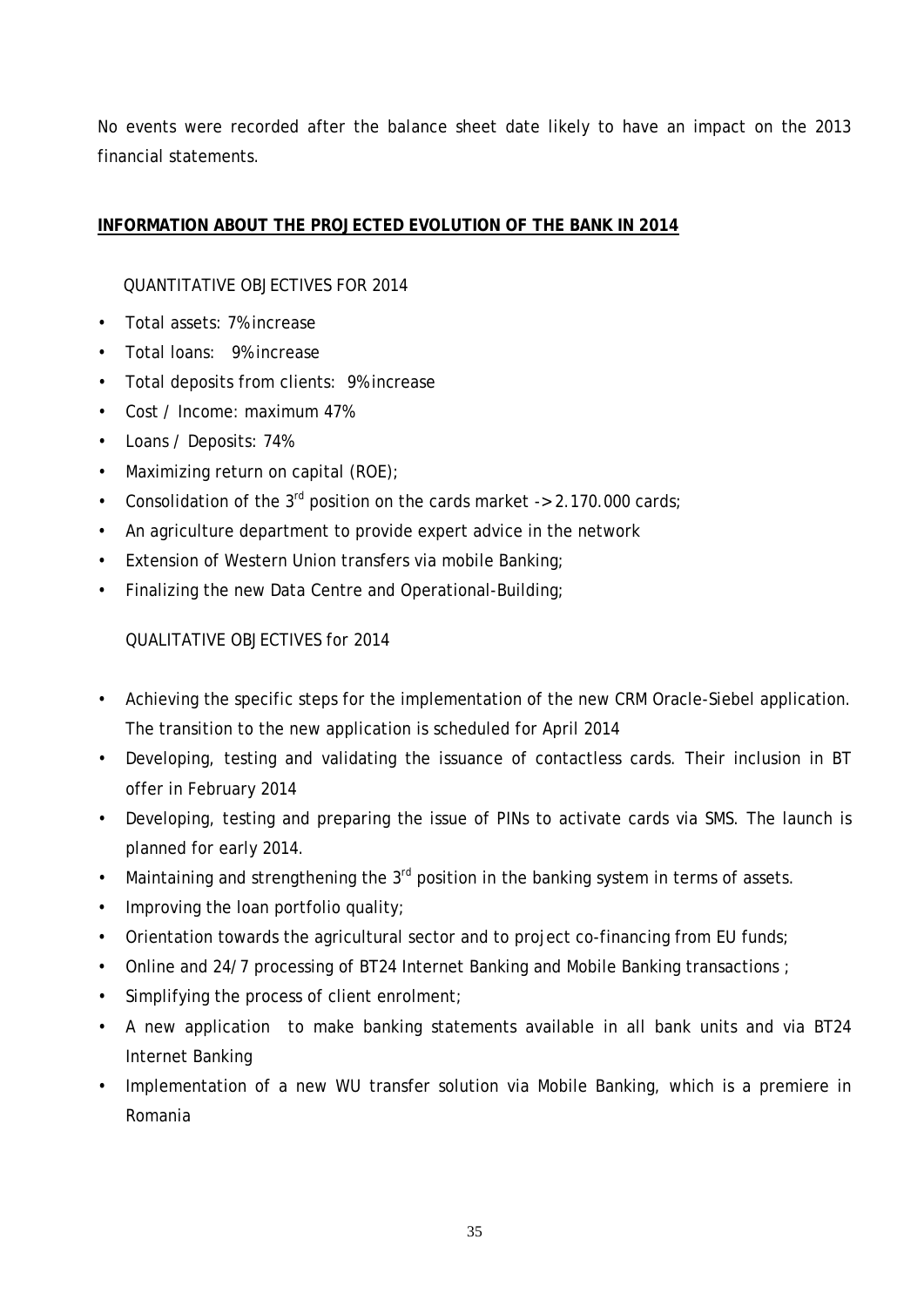#### <span id="page-37-0"></span>**INVESTMENT PLAN FOR 2014**

**Investment budget for 2014:**

| • Branches $+$ buildings   | RON 41,68 million |
|----------------------------|-------------------|
| • IT investments and Cards | RON 55,92 million |
| • Other                    | RON 12,07 million |

| <b>Bank investments</b> |  |  |
|-------------------------|--|--|
| Subsidiary investments  |  |  |

**Bank investments RON 109,67 million Subsidiary investments RON 6,00 million** 

# <span id="page-37-1"></span>**PROPOSED BALANCE SHEET AND INCOME STATEMENT FOR 2014**

The estimation of ratios for the year 2014 was based on individual financial statements prepared in accordance with International Financial Reporting Standards adopted by the European Union, this being the single reporting framework for credit institutions in Romania since January 1, 2012. In designing the ratios for 2014, an average inflation rate of 3.4% and an exchange rate of EUR / RON 4.45 were considered.

The assets are expected to increase by 7% compared to the 2013 level (up to 34.348 mill. lei). In the assets structure, the estimated loan weight is over 60 %, cash and cash equivalents of 17 % and security investments of 29 %.

As regards the structure of liabilities in 2014, the increase of customer deposits vs. 2013 is estimated to be 9%, with a weight of 82 % in total liabilities.

The budget ratios for 2014 submitted to the GSM approval are determined in order to support the proposed business objectives and are correlated with prudential and supervisory standards.

Individual financial statements and profit and loss proposed for 2014 are as follows: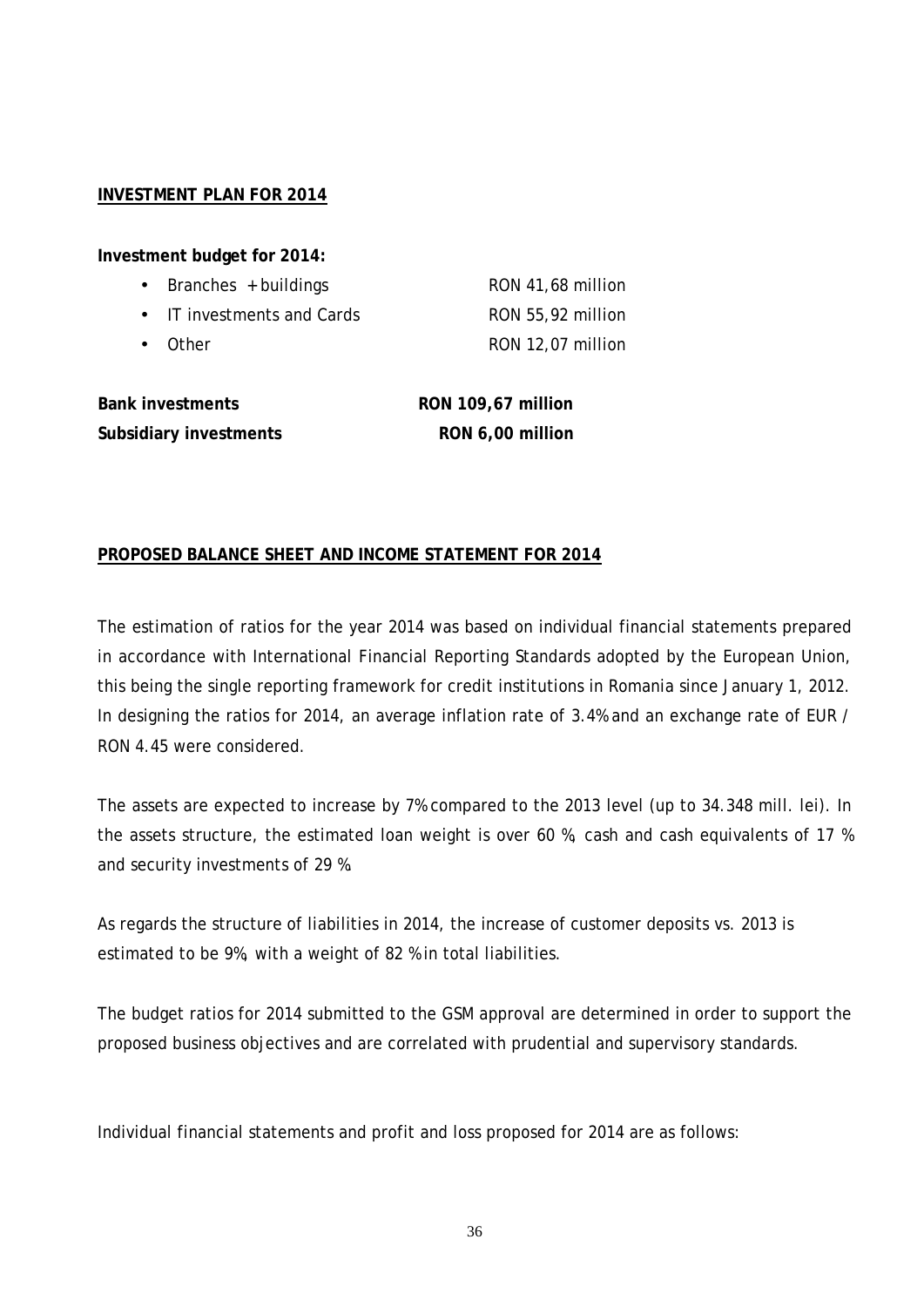#### **BUDGET OF REVENUES AND EXPENSES 2014**

| <b>Million lei</b>               |                       |
|----------------------------------|-----------------------|
| <b>FINANCIAL STATEMENTS</b>      | <b>ESTIMATED 2014</b> |
| Cash and cash equivalents        | 5.836                 |
| <b>Securities</b>                | 9.800                 |
| Loans to customers               | 20.861                |
| Loan provisions                  | $-2.899$              |
| <b>Fixed assets</b>              | 482                   |
| <b>Equity investments</b>        | 79                    |
| Other assets                     | 189                   |
| <b>Total Assets</b>              | 34.348                |
|                                  |                       |
| Shareholders' equity             | 3.485                 |
| Subordinated Ioan                | 561                   |
| Deposits from customers          | 28.133                |
| Deposits from banks              | 1.956                 |
| <b>Other liabilities</b>         | 213                   |
| <b>Total Liabilities</b>         | 34.348                |
|                                  |                       |
| <b>PROFIT &amp; LOSS ACCOUNT</b> | <b>Estimated 2014</b> |
| Net income from securities       | 515                   |
| Net interest income              | 749                   |
| Net commission income            | 401                   |
| Trading profit/loss              | 145                   |
| Contribution to guarantee fund   | $-72$                 |
| Other income                     | 39                    |
| TOTAL OPERATING INCOME           | 1.777                 |
| Staff expenses                   | 459                   |
| Operating expenses               | 376                   |
| <b>EXPENSES</b>                  | 835                   |
| PROFIT BEFORE PROVISIONS         | 942                   |
| Provisions                       | 430                   |
| <b>TOTAL EXPENSES</b>            | 1265                  |
| <b>GROSS PROFIT</b>              | 512                   |
|                                  |                       |

Considering the information presented in this report, we submit to discussion the activity performed by the bank in 2013 and we propose to the General Shareholders Meeting the approval of the following statements: